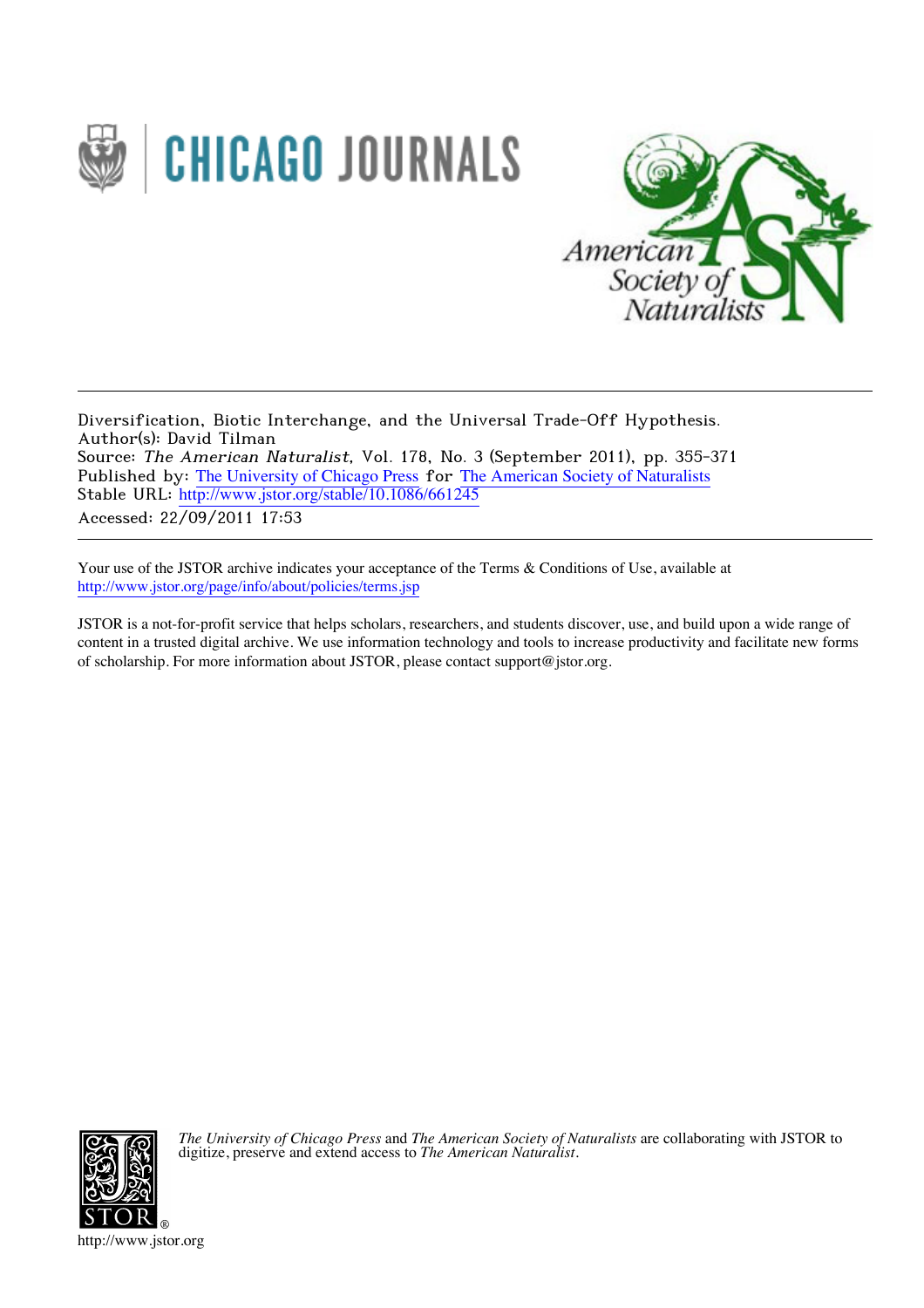# **Diversification, Biotic Interchange, and the Universal Trade-Off Hypothesis**

# **David Tilman\***

Department of Ecology, Evolution, and Behavior, University of Minnesota, St. Paul, Minnesota 55108 *Submitted September 17, 2010; Accepted May 18, 2011; Electronically published July 27, 2011 Online enhancement:* appendix.

abstract: Competition theory predicts that multispecies coexistence requires that species have traits that fall on the same interspecific trade-off surface. Fossil records for mollusks, mammals, trees, and other taxa show that with rare exception, ecologically similar species have coexisted for a million years or more after interchange between formerly isolated realms. This coexistence suggests the possibility, termed the universal trade-off hypothesis, that ecologically similar species of different realms have been bound to the same interspecific trade-off surface despite millions of years of independent evolution. Such persistence fails to support the biogeographic superiority hypothesis, which posits that genetic drift, recombination, mutation, and selection would cause taxa of one realm to gain superiority over those of another realm during long periods of isolation. Analysis of the lengths of time that species have persisted once in contact suggests that the trade-off surfaces of realms differed by !0.1% at the time of interchange. This implies that macroevolutionary patterns of differentiation and speciation within and between realms were more likely the movement of traits on a common tradeoff surface rather than directional selection achieved without compensatory trade-offs and costs. The existence of transrealm tradeoffs, should further work support this possibility, has deep implications for ecology and evolution.

*Keywords:* coexistence, invasion, trade-offs, speciation, biotic interchange.

## **Introduction**

The tree of life, founded about 3 billion years ago by a single ancestral species, now contains on the order of 5 million species (May 2010). The fossil record shows that diversity has been generally increasing throughout the history of life on earth, albeit with bursts of both speciation and extinction and periods of stasis (e.g., Sepkoski 1984, 1996; Benton and Emerson 2007). This article compares the paleontological patterns of displacement or coexistence that occurred as new taxa arose and migrated between biogeographic realms with the predictions of competition theory in order to address several fundamental questions. In particular, does the ongoing accumulation of species imply that existing and novel species frequently coexisted during life's diversification (e.g., Vermeij 1991*b*; Benton 1995, 1996)? If so, what underlying mechanisms might explain why natural selection and vicariance events generally produced species incapable of displacing existing taxa? What mechanisms could explain why taxa that had evolved in different biogeographic realms with little, if any, gene flow for millions to tens of millions of years or that had markedly different phylogenetic origins might coexist with each other when brought into contact?

A central tenet of evolutionary theory is that individuals within a species accumulate traits that let them better deal with the hostile forces of their environment. It might seem reasonable to assume that within individuals of a species, selection would continually favor any traits that increased competitive ability and/or resistance to predation, pathogens, and disease and that accumulation of such traits within a species would consequently allow it to displace other species with which it had been coexisting but which had not acquired comparable advantages. In this regard, it is important to note that individuals can gain competitive ability not only through increased abilities to acquire or efficiently use limiting resources but also through increased resistance to predation, pathogens, disease, or any other sources of loss, since lower loss rates decrease the mean levels of limiting resources required for survival and reproduction (Tilman 1982; Louda et al. 1990; Keane and Crawley 2002; Shea and Chesson 2002). Similarly, species that gained increased dispersal and colonization ability without a cost to competitive ability could displace competing species with which they had been coexisting because of a competition-colonization trade-off (Tilman 1994).

Although Darwin described interspecific interactions such as competition and predation as hostile forces of nature that shaped the evolution of species, little was known then about their prevalence or underlying mech-

<sup>\*</sup> E-mail: [tilman@umn.edu.](mailto:tilman@umn.edu)

Am. Nat. 2011. Vol. 178, pp. 355-371. @ 2011 by The University of Chicago. 0003-0147/2011/17803-52485\$15.00. All rights reserved. DOI: 10.1086/661245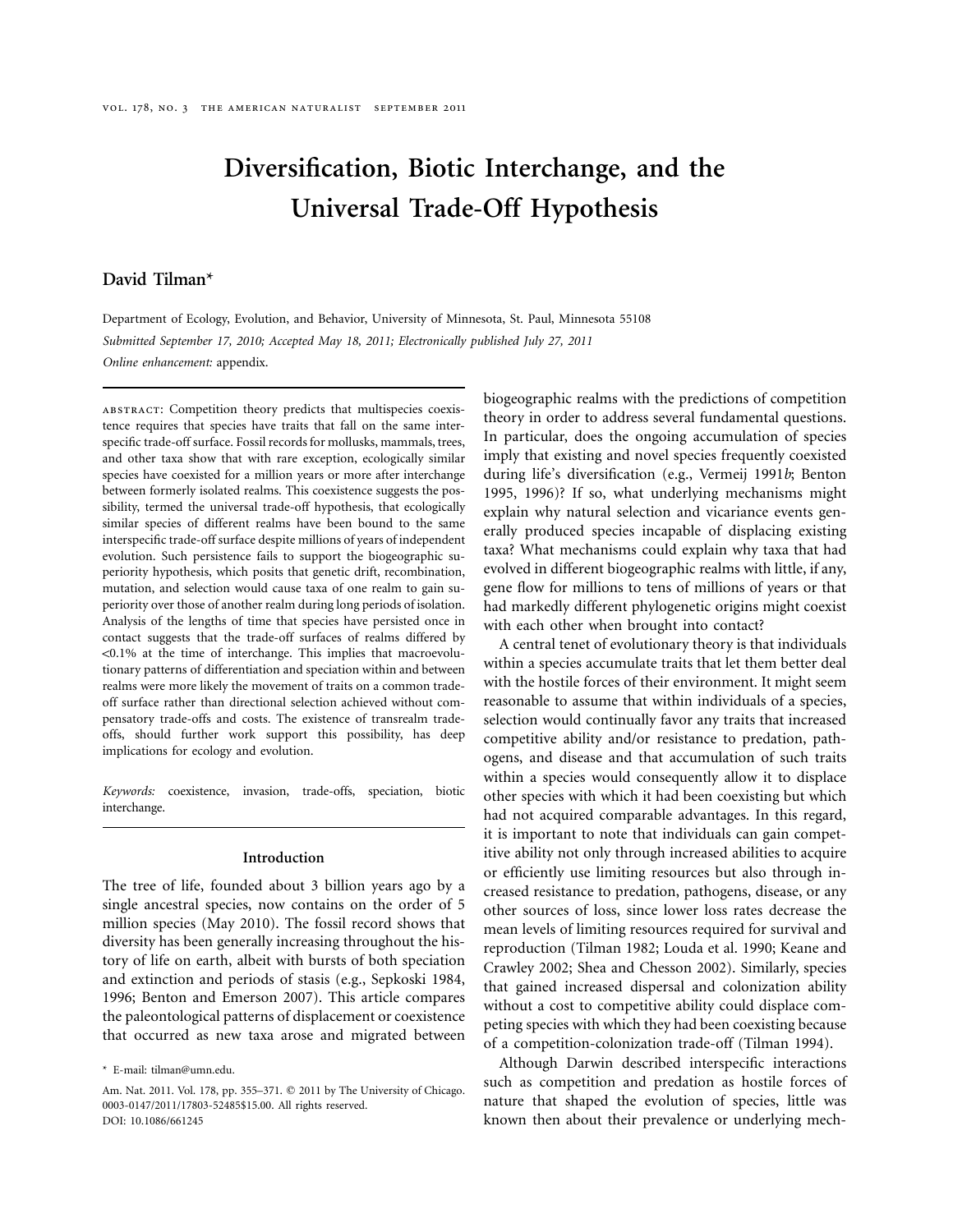anisms. We now know that competition, predation, and mutualism are major forces determining the presence and abundances of species (Connell 1983; Schoener 1983). Competition is a prevalent force. For example, for species of land birds, Ricklefs (2010) showed that both the range of habitats occupied and the local abundances of bird species were lower in geographic regions that had more bird species. Moreover, mechanistic theories of interspecific interactions predict that the long-term stable persistence of trophically and ecologically similar species results from interspecific trade-offs that couple superiority for some environmental and/or biotic conditions with inferiority for others (e.g., MacArthur 1972; Levin et al. 1977; Levins 1979; Tilman 1982, 1988, 1994; Tilman and Pacala 1993; Holt et al. 1994; Leibold 1996; Molofsky et al. 1999; Chesson 2000; Rees et al. 2001; Bever 2003; Chase and Leibold 2003; Rudolf and Antonovics 2005; Chesson and Kuang 2008). In contrast, as theoretically developed later, the emergence in one realm of novel species that had traits that fell on an interspecific trade-off surface superior to that of a second realm could lead to the extinction of the established species of the second realm.

Might we expect natural selection to have consistently generated new species with traits and trade-offs that caused them to persist with established species? Or might new species have traits that made them superior overall to established taxa of their own or other realms? Let us consider two alternative possibilities. The biogeographic superiority hypothesis posits that the biota of two or more biogeographic realms would slowly diverge one from the other over the course of millions of years following their isolation. Divergence would result from the random forces of recombination, mutation, isolation, and drift; from selection in response to environmental differences among the realms; and from different coevolutionary dynamics within each realm. Divergence would be accelerated if realms differed in their sizes, since larger populations should accumulate greater genetic diversity, allowing selection to lead to more rapid evolution and eventually to superiority relative to initially similar taxa of the smaller realm. The end result of such divergence could be that the trade-off surface of taxa from one realm became superior to that of taxa from another. Thus, the biogeographic superiority hypothesis predicts that longer periods of isolation and greater differences in the size of realms would lead to greater divergence and thus to greater species displacements if realms came back into contact.

At the other end of the spectrum, the universal tradeoff hypothesis posits that all ecologically similar taxa of all realms and of all phylogenetic histories share the same deep constraints and unavoidable trade-offs, causing all trophically similar species of all realms to have traits that fall at various points on the same trade-off surface (e.g.,

Tilman 1988, 2004; Chase and Leibold 2003). The tradeoff surface reflects the full range of evolutionarily sustainable interspecific differences in the responses of species to limiting factors. The growth isoclines of species are constrained to being no better than tangent to the interspecific trade-off curve (fig. 1*C*, 1*F*). The universal trade-off hypothesis predicts that the appearance of novel species from other realms would not cause extinction of trophically and ecologically similar species. Rather, established and invading species, while affecting each other's abundances, would persist with each other within a realm despite millions of years of separation and independent evolution and radiation, precisely because all had evolved while bound to the same universal trade-off surface.

In this article, I first review published studies to evaluate the prevalence of species persistence, displacement, establishment, or exclusion following experimental species additions, anthropogenic introductions during the past 5 centuries, and speciation and interchange events as documented in the fossil record. I use these data to determine whether, in general, species from one biogeographic realm have invaded into and coexisted with the established species of other realms, as predicted by the universal tradeoff hypothesis, or whether they displaced species of other realms once in contact and resisted invasion themselves, as predicted by the biogeographic superiority hypothesis. I then develop an expanded theory of interspecific tradeoff surfaces that allows a more mechanistic interpretation of the results reviewed. Finally, I must note that this article evaluates the causes and implications of patterns of multispecies persistence or exclusion at the spatial scale of entire biogeographic realms precisely because consistent patterns at this scale would be strong evidence of major factors that structured the evolutionary process and its impacts on diversity and community composition.

# **Short-Term Studies**

Experimental additions of seed of new plant species to sites have generally increased plant diversity and rarely displaced established species (e.g., Cavers and Harper 1967; Thompson and Baster 1992; Tilman 1997; Turnbull et al. 2000; Myers and Harms 2009). For birds, Cassey et al. (2004) report a median success rate of 38% for 646 introduction attempts, in which a total of 149 bird species became established in new regions. These introduced species did not lead to any reported extinctions of established bird species; rather, they coexisted with the native species. The construction of the Suez Canal joined together the Red Sea and the Mediterranean Sea, which had been separated for millions of years. The subsequent movement of about 250 marine species over the past 140 years from the Red Sea into the Mediterranean has not led to any reported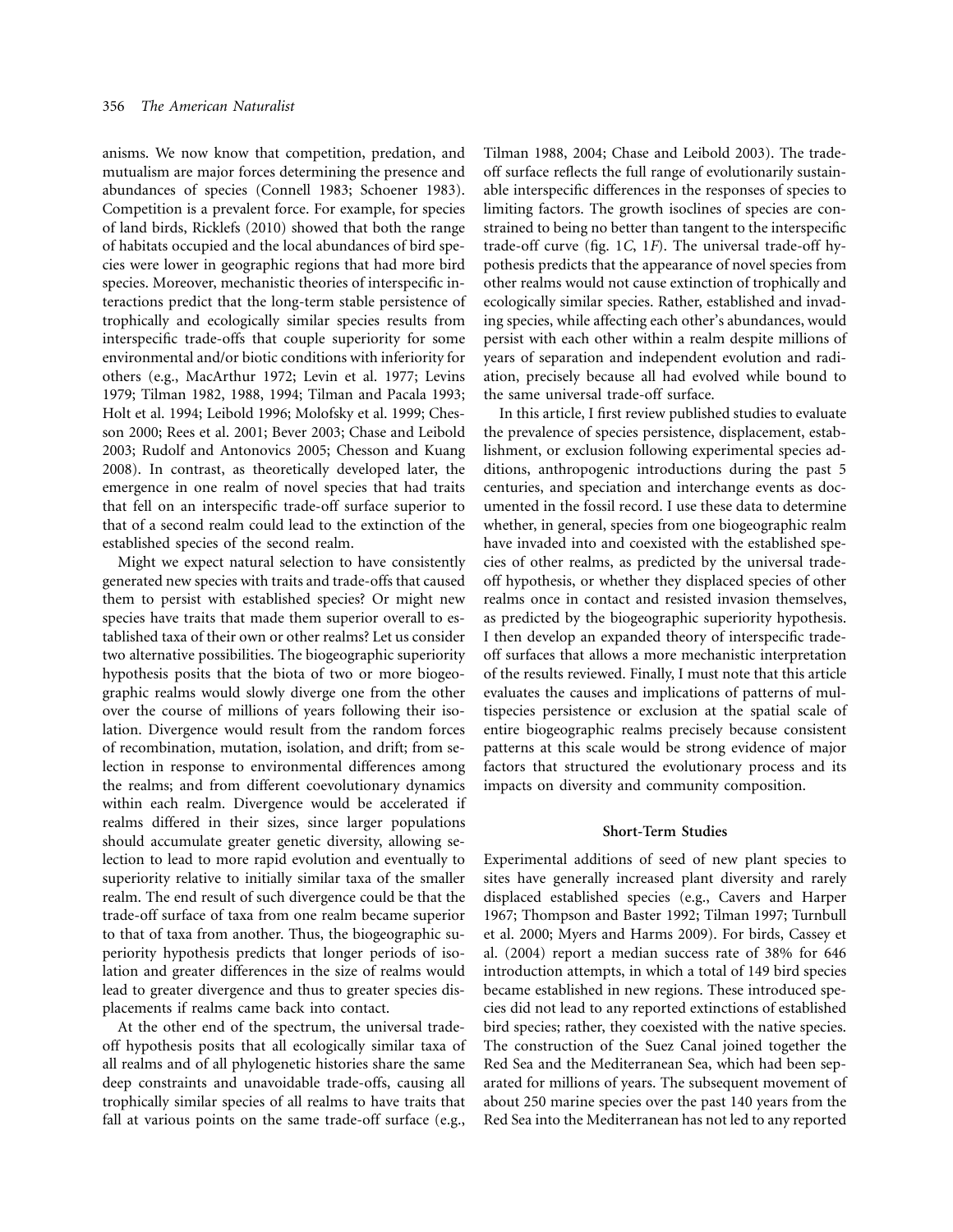

**Figure 1:** Competition for two resources. A, The right-angle line labeled V is the resource-dependent zero net growth isocline  $(dN/dt =$ 0) for species V. It shows the concentrations to which  $R_1$  and  $R_2$  are reduced by an equilibrial population of species V.  $R_1$  and  $R_2$  are essential resources. Species V is limited by *R*<sup>1</sup> for supply points, such as *H*1, above the dashed line and by *R*<sup>2</sup> below it. Consumption vectors, **c**, of a species are parallel to its dashed line. Supply vectors, **s**, point at their associated supply point. *B*, Competition between species U and V, showing supply points for which species U displaces species V, species U and V coexist, or species V wins. *C*, Competition between four species (A, B, C, and D) that are bound to the same trade-off curve,  $T_1$ . Species A is the best competitor for  $R_1$  and the worst for  $R_2$ , and species D it the worst competitor for  $R_1$  and the best for  $R_2$ . Species B and C have intermediate trade-offs. There are regions of resource supply ratios for which each species persists and coexists. *D*, Competition between species of two realms that have different trade-off curves. Species X, bound to superior trade-off curve *T*<sub>2</sub>, would displace species B and C, but there are resource supply ratios where species A and species D coexist with it. *E*, Competition as in *B* but where three species (X, Y, and Z) from realm 2 invade realm 1. Species X, Y, and Z would displace species A, B, C, and D. *F*, Competition between species of two realms that have identical trade-off curves  $T_1$  and  $T_3$ . There are regions of resource supply ratios for which each species (A, B, C, D, R, S, T, and U) persists and coexists with another species (unmarked). See Tilman (1982, 2004) for further details.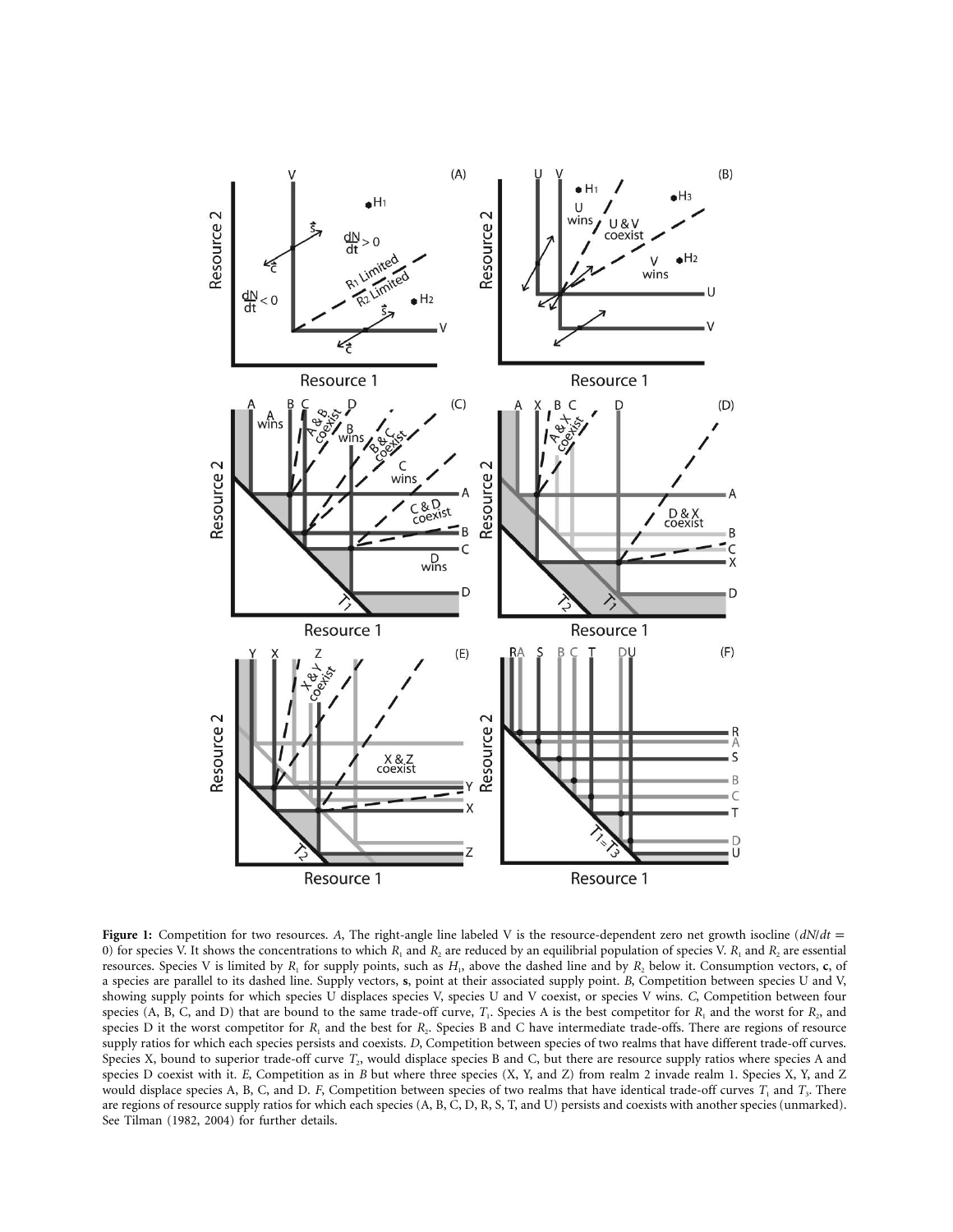extinctions (Por 1978; Mooney and Cleland 2001). Similarly, the introduction of five molluscan species to the North Sea during historic times also did not lead to extinctions (Vermeij 1991*b*).

Because oceanic islands are far from mainland habitats, novel plant species rarely invaded until large-scale humanmediated oceanic transport began about 500 years ago. The introduced plant species that have become naturalized have essentially doubled plant diversity on oceanic islands, with the mean increase in species numbers being 97% across 13 islands, including New Zealand and the Hawaiian Islands (Sax et al. 2002). This doubling was associated with a loss of 3.3% of native plant species. Data are insufficient to determine the extent to which introduced and native species coexist in truly undisturbed habitats, but their seeming persistence has occurred despite the introduced species coming from a variety of biogeographic realms and phylogenetic groups and often having had millions of years of evolutionarily distinct histories. Similarly, within the 49 continental United States, naturalized exotic plant species introduced during the post-Columbian era have increased plant species numbers per state by an average of 20% (Sax and Gaines 2003). Davis (2003) also noted that invasive species have rarely caused extinction of native species on their same trophic level. Blackburn et al. (2005) showed that some predators that have invaded islands have led to extinctions of their prey species, especially prey species that had evolved on islands devoid of such predators. Although no North American tree species have been driven to extinction by introduced diseases, some once-dominant tree species have experienced massive declines in abundance from exotic diseases or pests, including chestnut and elm.

On a longer timescale, the poleward movement and intermingling of tree species in North America following glacial recession showed that many species that had lived in geographically separated refuges during glacial periods have coexisted over the 5,000–10,000 years that they have been together (Davis 1986). Pielou (1991) reported similar patterns of coexistence in North American vertebrate taxa as they expanded poleward after glacial recession. In total, these cases show a surprising persistence of species after they come to occupy the same regions or realms.

## **Paleontological Studies**

## *Marine Interchanges*

A longer-term perspective is provided by the fossil record. At about 450 Ma, during the Upper Ordovician, a major invasion of midcontinent North American subtidal marine ecosystems, called the Richmondian invasion, occurred (Patzkowski and Holland 1993). Species of corals, bryozoans, arthropods, echinoderms, mollusks, and brachiopods from a western tropical region invaded eastward. More than 27,000 subtidal organisms from 490 samples were collected from fossil sites within a  $150 \times 250$ -km portion of the invaded eastern region, with the collection focusing on four stratigraphic levels, each separated by ∼1 million years (Patzkowski and Holland 1993, 2007). Comparison of preinvasion communities with postinvasion communities revealed three major patterns. First, invasion caused a denser packing of species along the nearshore to offshore gradient, with species diversity increasing by more than 40%. Second, established species and invaders subsequently coexisted for at least 1 million years. Third, invading species were neither disproportionally rare nor abundant; rather, they attained about as wide a range of relative abundances as established taxa. Although some invaders were locally dominant and displaced established taxa from particular sites, they were rare in other regions, and their invasion did not lead to regional extinctions. Indeed, the rate of species extinction (turnover) was indistinguishable before and after the invasion event (Patzkowski and Holland 2007).

At about 3.5 Ma, the Bering Strait opened, allowing movement between the north Pacific and Atlantic oceans (Vermeij 1991*a*). From ∼30 Ma until then, these oceans had been separate realms, each containing invertebrate taxa that had evolved during that period of separation. Of ∼300 species of mollusks that moved between realms, ∼85% were from the Pacific into the Arctic and Atlantic (Vermeij 1991*a*). This biased migration corresponded to a large number of premigration extinctions in the Atlantic. Vermeij (1991*a*) found no evidence that North Sea (Atlantic) bivalves experienced extinctions caused by the Pacific invaders. Indeed, when comparing five different periods from the early Pliocene (5.3–3.6 Ma) through the Late Pleistocene (120–10 Ka), there was no positive dependence of extinction on the number of invading species but rather a weak and nonsignificant trend in the opposite direction. Thus, invading and established species coexisted with each other after a massive interchange at ∼3.5 Ma and continue to coexist today. Vermeij (1989, p. 275) concluded, "Although biotic interchange may have many important biological consequences for species in the recipient biota, extinction is an unlikely consequence in marine biotas involved in marine interchange."

Intervening warm tropical waters generally prevented biotic interchanges between Northern Hemispheric and Southern Hemispheric temperate or arctic marine regions (Lindberg 1991). However, during the Pliocene (∼5 Ma) and then the Pleistocene (∼2 Ma), there were two major periods of transequatorial interchange of marine mammals, mollusks, and macro algae for both polar and temperate marine ecosystems. In reviewing these interchanges,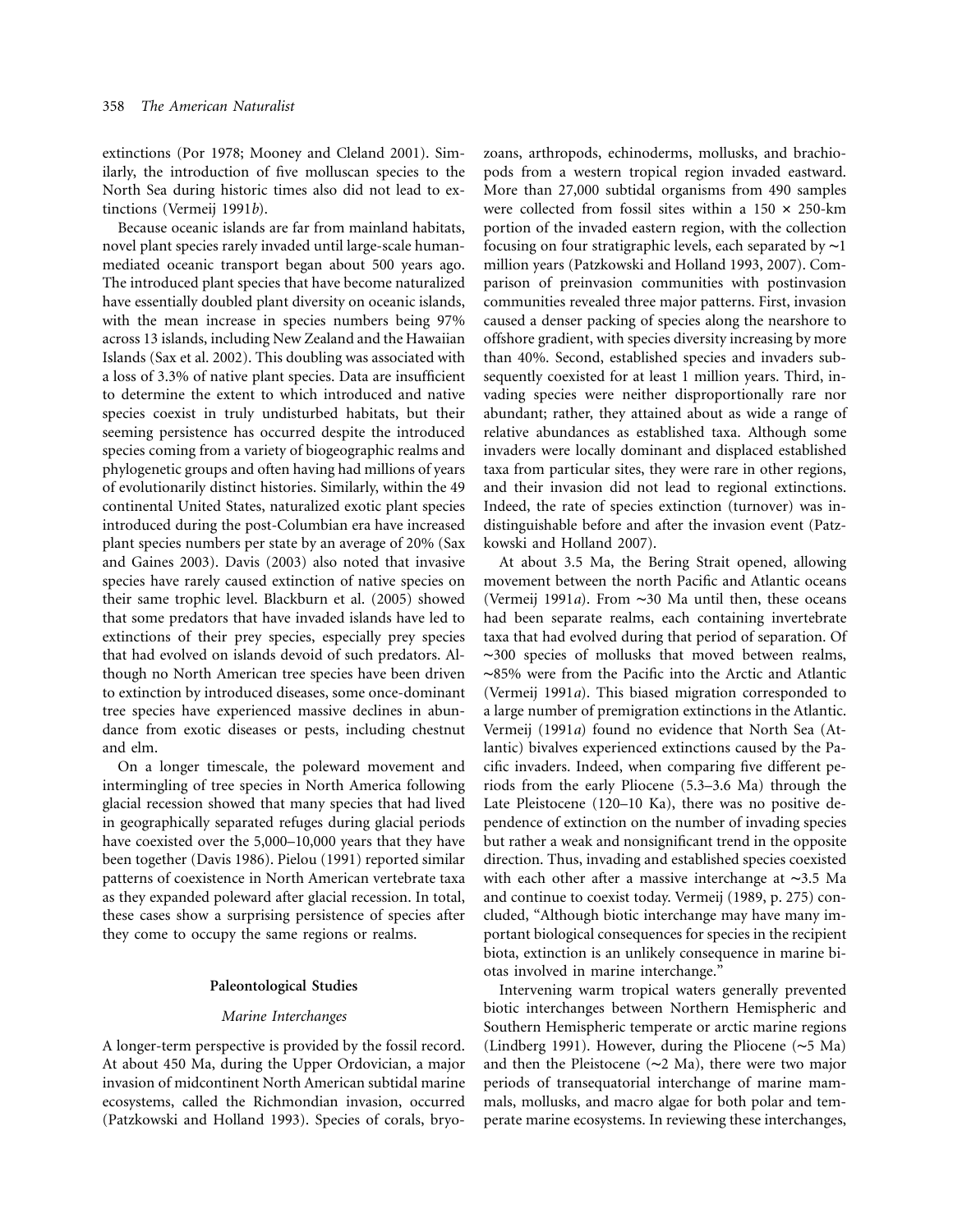Lindberg (1991, p. 319) concluded that endemics coexisted with invaders in the invaded realms and that "none of the antitropical distributions reviewed here suggests that the arrival of a taxon in the adjoining hemisphere resulted in the extinction of an endemic taxon."

In total, the Richmondian, Bering, and transequatorial interchanges show that marine organisms that had evolved in isolation for millions of years coexisted once in contact. Given the large numbers of species that migrated, the relatively short life spans of invertebrates and macroalgae taxa, the millions of years that they had evolved in separate realms, and the millions of years they coexisted postmigration, these results and others (e.g., Gould and Calloway 1980) suggest a universality of coexistence of marine taxa rather than of competitive displacement.

#### *Terrestrial Land Bridges*

During the Miocene (∼24–5 Ma), Asia and North America were periodically joined by the Bering land bridge. Repeated reciprocal migrations of mammals across this land bridge contributed to diversity in Eurasia, Africa, and North America (Flynn et al. 1991; Webb 1991, 2006). North America, for instance, accumulated ∼60% greater mammalian diversity than South America, which had been isolated during most of the Miocene (Webb 1978, 1991). North American taxa, including grazers and browsers (such as horses, oreodonts, dromomerycids, and camels) and predators and scavengers (such as cheetahs, shortfaced bears, running hyenas, and dogs/wolves), coexisted with their Eurasian and African counterparts when they entered those continents (Flynn et al. 1991). Similarly, mastodonts, gomphotheres, cats, rhinos, pronghorn antelope, and bears entered North America from Asia and coexisted with the resident fauna (Webb 1991, 2006; Benton 1995, 1996; Flannery 2001). For instance, Flynn et al. (1991) found that well-documented arrivals of mammals from North America, Africa, and Europe were not associated with changes in the extinction rates of extant Asian mammals. Similarly, in reviewing global patterns of diversification, Benton and Emerson (2007, p. 37) concluded that there "is no evidence that rapidly speciating clades have reached a limit, nor that they are driving other clades to extinction."

South America was isolated from all other realms from ∼32 Ma until the Isthmus of Panama connected it to North America at ∼3 Ma. From ∼9 to 4 Ma, some South American birds and ground sloths migrated into and persisted in North America (Vrba 1992). Similarly, some North American birds, mainly *Icteridae* (blackbirds), migrated to the south (Weir et al. 2009), as did some *Procyonids* (raccoons), of which some then speciated into bearlike animals (Webb 1991). The major flow of taxa between the Americas, called the Great American Interchange, began with the closure of the Isthmus of Panama. For both bird species (Weir et al. 2009) and land plants (Gentry 1982; Burnham and Graham 1999), many more taxa migrated from south to north than vice versa. Some South American bird taxa radiated to form new families of warblers, flycatchers, and vultures in the north. Taxa of South American origin now comprise the majority of the plant and bird diversity of the Central American tropics. For neither land plants nor birds–and for neither direction of movement–are migrations reported to have increased extinction rates in the recipient realm.

Immigration of trees that had evolved in other realms had already contributed to the diversity of the South American tropical flora before closure of the Isthmus. From the separation of South America from Gondwana until ∼76 Ma, additional African plants migrated to South America, likely across a series of islands (Goldblatt 1993). The proto-Antilles subsequently allowed some migration of the Laurasian or North American boreotropical flora to South America (Morley 2003). About 20% of tree species and 30% of tree genera of the current Peruvian Amazon were migrants from the African paleotropics and the North American boreotropics (Pennington and Dick 2004). Species that arrived at more than 3 Ma seem to have coexisted for millions of years after coming into contact, despite tens of millions of years of prior separation.

Unlike birds and land plants, mammalian migration was greater from North America to the south. This southerly migration included species of *Ursidae* (bears), *Equidae* (horses), *Mustelidae* (skunks and weasels), *Tayassuidae* (peccaries), *Gomphotheriidae* (gomphotheres), *Canidae* (dogs), *Tapiridae* (tapirs), *Camelidae* (camels), *Cricetidae* (mice), *Cervidae* (deer), *Felidae* (cats), and other taxa (Webb 1976; Marshall et al. 1982; Vrba 1992). Some of these taxa had major radiations in South America. Almost all persisted until the Pleistocene mass extinction event at ∼10 Ka (Marshall et al. 1982; Vrba 1992). While these northern invaders "insinuated, and raised total generic diversity from 77 to 120 genera" of mammals in South America (Benton 1996, p. 203), the extinction of some marsupial carnivores has been attributed to competition with North American placental carnivores (Patterson and Pascual 1968). Moreover, during a >3-million-year period, 12 genera of South American ungulates were lost as 20 ungulate genera of North American origin invaded into or radiated within South America. The temporal dynamics of the appearances of northern ungulates and of the loss of southern ungulates seems suggestive of slow competitive displacement being a cause of the extinctions (Webb 1991). Alternatively, these ungulate extinctions might have been caused by "northern carnivores, the likes of which southern ungulates had never before experienced" (Webb 1976,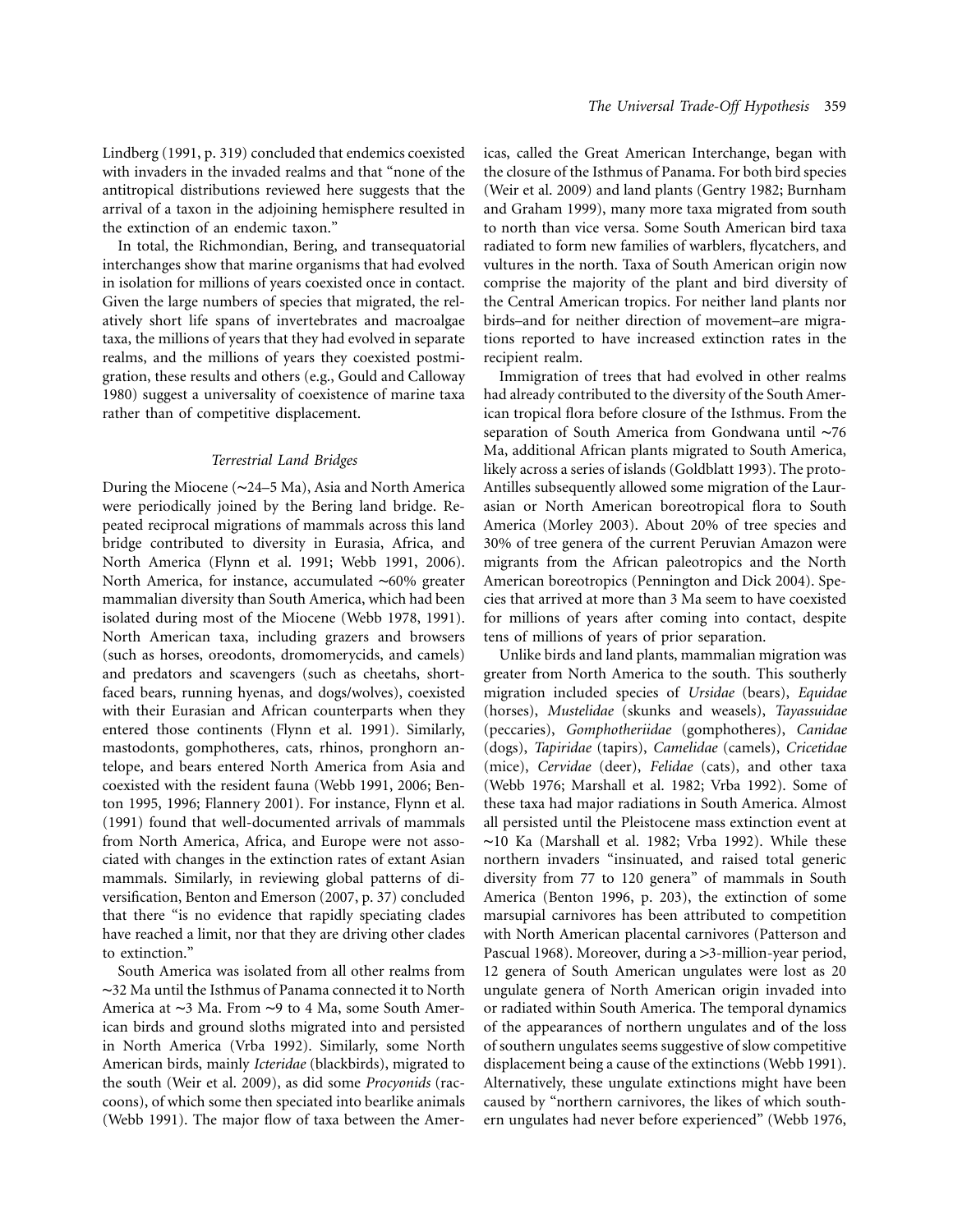p. 229). Patterson and Pascual (1972) suggested that their disappearance was just the continuation of a pattern of species loss that began before the arrival of northern ungulates. Vrba (1992) suggested that the ungulate extinctions were caused not by interspecific interactions but by the dramatic cooling that occurred at 2.5 Ma and the resultant great reduction in the areal extents of the ungulate habitat in South America.

The southern mammals that migrated north after formation of the Isthmus included the *Trichechidae*(manatees), *Megatheriidae* (giant ground sloths), *Megalonychidae* (large edentate mammals), *Dasypodidae* (armadillos), *Didelphidae* (opossums), *Mylodontidae* (sloths), *Erethizontidae* (porcupines), *Glyptodontidae* (a group related to armadillos), *Myrmecophagidae* (giant anteaters), *Hydrochoeridae* (capybara), and *Toxodontidae* (rhino-like ungulates; Vrba 1992). These mammals became well established in North America; South American mammals still dominate the mammal fauna of Central America (Webb 1991). These invasions did not cause extinctions but rather increased the mammalian diversity of North America. Most of the southern taxa that no longer persist in North America did persist from their time of arrival at ∼2–7 Ma until being driven to extinction during the Pleistocene mass extinction at ∼10 Ka. Similarly, the establishment of large predaceous South American ground birds (*Phomsrhachidae*) in North America was not associated with extinctions of either other large predators or their prey (Flannery 2001).

In total, coexistence of trophically and ecologically similar species long has been the norm following speciation or migration among realms. This evidence suggests that coexistence is not merely a local phenomenon associated with coadapted organisms but an evolutionarily deep and frequent feature of diversification and interrealm movement of marine and terrestrial flora and fauna. A presumptive reason for coexistence would be that the taxa of all realms evolved in response to the same underlying trade-offs. The potential universality of interspecific tradeoffs is reinforced by convergent evolution in isolated biomes. Distantly related phylogenetic groups, such as the *Euphoribiaceae* (succulents) and *Cactaceaea* (cacti), evolved remarkably similar plant physiologies and morphologies as they radiated in the deserts of Africa (*Euphorbiaceae*) and the Americas (*Cactaceae*; Bennici 2003). Movement of these groups between realms resulted in coexistence, not displacement. These cases of competitive coexistence beg for ecological and evolutionary explanation. The theory presented below is used to develop and explore such explanations.

#### **Theoretical Considerations**

It is instructive to consider more formally the assumptions and implications of the biogeographic superiority hypothesis and the universal trade-off hypothesis, which could be explored with any of the numerous models that predict the stable persistence of many interacting species. I use a model of competition for two essential resources and a model of temperature-dependent competition, both of which directly incorporate interspecific trade-offs (Tilman 1982; Lehman and Tilman 2000).

The model of competition for two essential resources can be illustrated graphically (fig. 1*A*). The zero growth isocline of species V shows the resource levels at which its  $dN/dt = 0$ . Vectors show resource consumption and supply, which must balance each other at equilibrium. A habitat is defined by its resource supply point, such as  $H_1$  or  $H<sub>2</sub>$ , which determines the direction and length of the resource supply vector. If two species have a trade-off where species V is a better competitor for resource 2  $(R_2)$  and species U is a better competitor for resource 1  $(R_1)$ , both species would stably coexist in habitats that have intermediate resource supply points (fig. 1*B*). A potentially unlimited number of species could coexist in a realm if resource requirements of all species were constrained to the same interspecific trade-off surface and if the realm had sufficient spatial heterogeneity in resource supply rates. Throughout this article, I assume that all realms have spatial heterogeneity such that the supply points of all the habitats within a realm span the full range of conditions above the trade-off curves. Interspecific trade-offs would mean that both within and between species, traits that increased competitive ability for one resource necessarily decreased competitive ability for the other resource. Specifically, all species would have resource requirements, as defined by the corners of their isoclines, that were bound to the same interspecific trade-off curve (for two resources) or surface (for three or more resources; Tilman 1982, 1988). In figure 1*C*, species A, B, C, and D of realm 1 are bound to the trade-off curve  $T_1$  and could coexist with each other when living in a realm with sufficient habitat-to-habitat spatial heterogeneity in the supply rates of these resources. These species can persist, even though the presence of any given species may displace similar species from some particular habitat types. Although this model predicts local coexistence of only two species, the addition of small amounts of dispersal from other habitats (i.e., places with different supply points) can allow many species to persist locally (Amarasekare and Nisbet 2001).

What would be predicted to occur if species from a second realm invaded? Let us first assume that the biogeographic superiority hypothesis held, with the species of realm 2 being superior and having trade-off curve  $T<sub>2</sub>$  (fig. 1*D*, 1*E*). *T*<sub>2</sub> shows that species from realm 2 would increase in abundance on the resources left unconsumed by the taxa of realm 1 and eventually reduce resources below the levels, shown by  $T_1$ , required for the survival of taxa of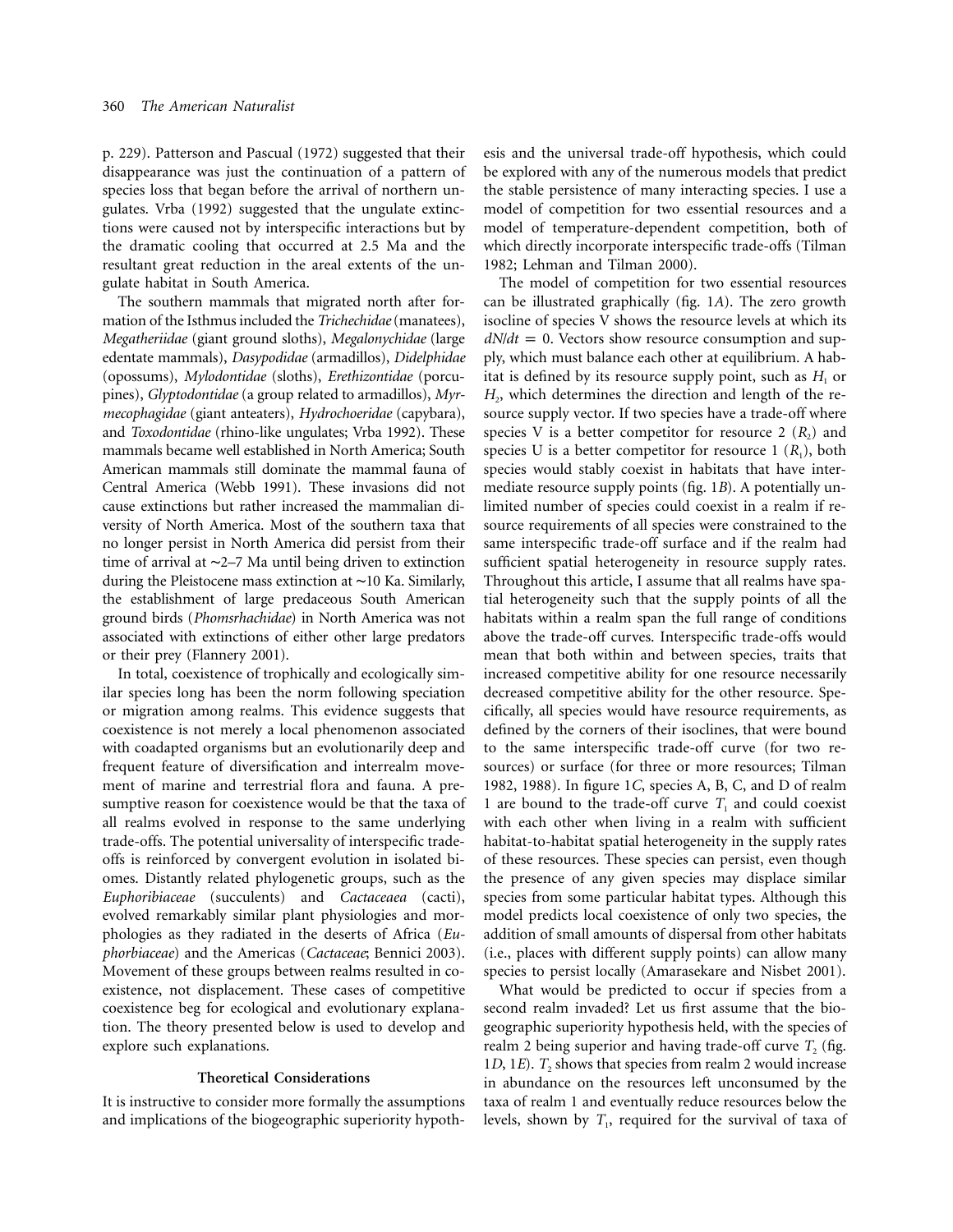

**Figure 2:** Temperature-dependent resource competition. *A*, Competition between species from two realms that have identical trade-off curves. Curves labeled with species' names are the zero net growth isoclines for the respective species, indicating the concentration to which the resource is depleted by an equilibrial population. Species A, B, and C are bound to trade-off curve *T*<sub>1</sub>, and species G and H are bound to trade-off curve  $T<sub>3</sub>$ . *B*, Competition with superior competitors, species L and M, on trade-off curve  $T<sub>2</sub>$ . Species L and M would displace species B, G, and H, but there are temperature ranges at which species A and C would persist. See Lehman and Tilman (2000) and Tilman (2004) for further details.

realm 1. Depending on the traits of the invading and established taxa, a single invading species from realm 2 might not displace any established species or could displace several. In figure 1*D*, invading species X displaces species B and C. Several superior invaders from realm 2—such as species X, Y, and Z in figure 1*E*—could displace many (in this case, all) established species in realm 1. Conversely, species from realm 1 would be unlikely to invade realm 2, especially if realm 2 were species rich. For instance, if realm 2 contained only species X of figure 1*D*, species A and D could invade and persist with it. However, if realm 2 contained species X, Y, and Z, then species A, B, C, and D of realm 1 could not invade. Moreover, invading species from a realm with an inferior trade-off curve are never able to fully displace the established species of a realm with a superior trade-off curve.

What is predicted to occur if the universal trade-off hypothesis were to hold? Let the taxa of realm 3 be bound to the same exact interspecific trade-off curve as those of realm 1; that is, let  $T_1 = T_3$ . Then when species R, S, T, and U of realm 3 invade realm 1 (fig. 1*F*), the established and invading species would all persist. Specifically, each invading species from realm 3 would have regions of the spatially heterogeneous habitat where resources left unconsumed by established species of realm 1 allowed a rare invader to increase in abundance. The stable two-species equilibria (Tilman 1982) allow any number of such invading species to persist with the established species in the heterogeneous realm. Results would be identical if species from realm 1 invaded realm 3. In all cases, established and invading species would persist across the realm, though the range of habitats occupied by each species—and thus its abundance—would decrease after the interchange. The only case in which an invading species from one realm would not deterministically increase when rare would be if the invader were environmentally identical to an established species of realm 1, that is, had its isocline exactly on top of that of the established species. Such identical species would be neutral (sensu stricto Hubbell 2001) and undergo the stochastic dynamics associated with neutrality (Hubbell 2001).

In total, the universal trade-off hypothesis predicts that migration between realms would result in coexistence and not competitive extinction. Even though invaders would decrease the abundances of some established species and could fully displace them from certain types of habitat conditions, established and invading species are predicted to coexist across the wide spectrum of heterogeneous habitat conditions that occur within a realm. About the same proportion of the resident taxa of each realm would be expected to migrate to the other realm, except that a realm that has a greater diversity of species should be more difficult to invade than one that is less diverse (Shea and Chesson 2002; Tilman 2004; Fargione and Tilman 2005).

Such results are not unique to the particular type of resource competition illustrated in figure 1. Qualitatively similar outcomes are predicted for the wide class of other models in which multispecies coexistence hinges on interspecific trade-offs (e.g., Tilman and Pacala 1993; Rees et al. 2001). For instance, consider cases in which species compete for a single resource in a habitat that has spatial heterogeneity in a physical factor, such as temperature (fig. 2; Lehman and Tilman 2000). The different optimal temperatures represent a trade-off, since each enzymatic or physiological system has a temperature optimum, and an organism would have to make a different system to change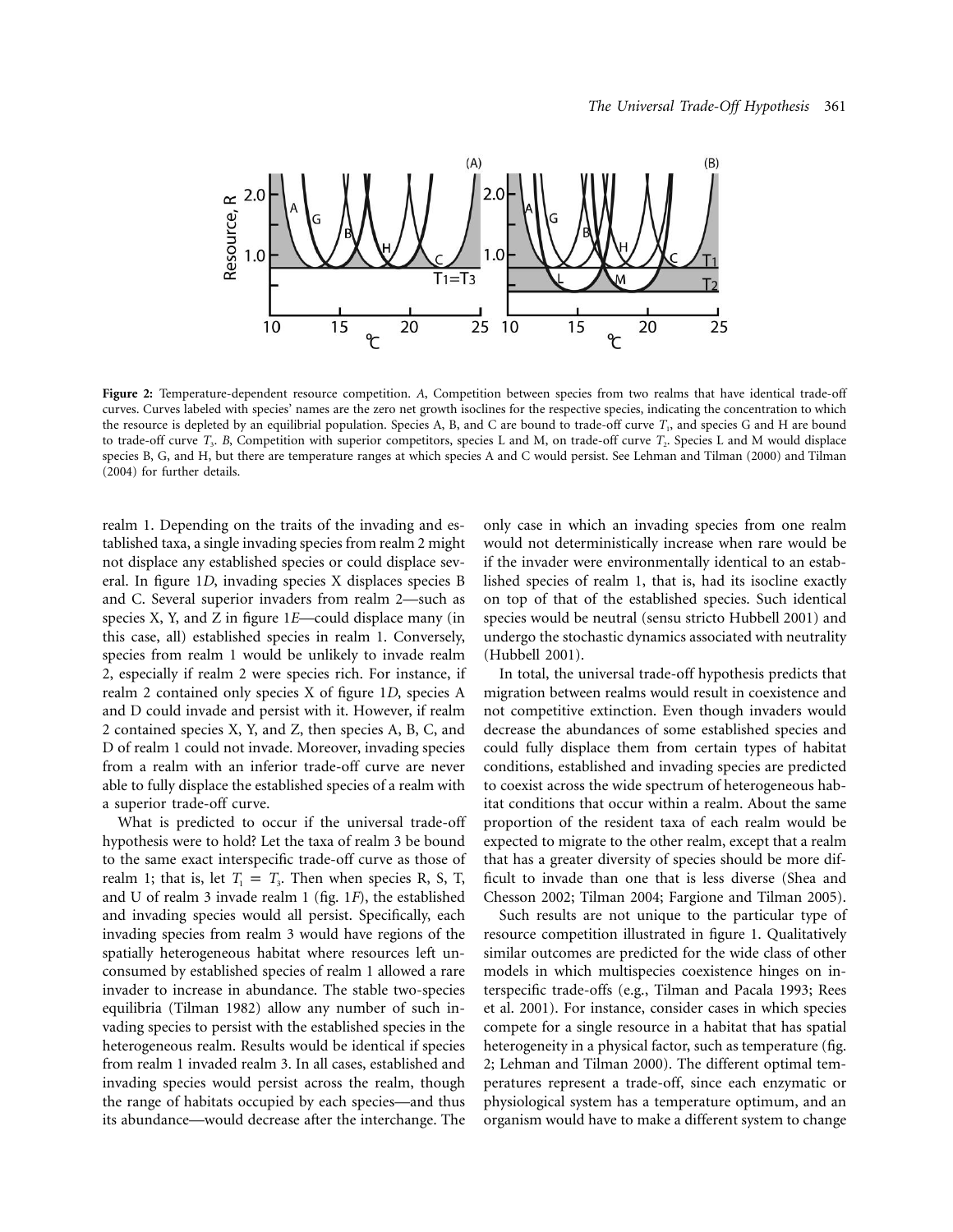

**Figure 3:** *A*, Species 1, 2, 3, and 4 are established species of an invaded realm, bound to trade-off curve  $T<sub>1</sub>$ . Species 5, an invading

its optimum. If taxa of two realms, realms 1 and 3, have the same interspecific trade-off curve  $(T_1 = T_3)$ , as in fig. 2*A*), species from realm 3 (species G and H) would increase when rare, become established in realm 1, and coexist with their established species (species A, B, and C) and vice versa. However, species L and M from realm 2, which has the superior trade-off curve,  $T_2$ , would displace species B, G, and H. No species from realms 1 or 3 could displace any species in realm 2 (fig. 2*B*). Clearly, though, dispersal and stochastic forces acting on rare invaders could make it more difficult for a species on the same trade-off surface as an established species to invade if its traits were more similar to those of established species (e.g., Tilman 2004).

#### *Trade-Off Differences and Extinction Rates*

Further analysis of the relationships illustrated in figure 1 provides a useful approximation to the quantitative effects of both the number of invading species and the magnitude of their trade-off superiority on the magnitude of the resultant extinctions (fig. 3). Let the trade-off difference  $D_T$ between two trade-off curves, such as curves  $T_1$  and  $T_2$  of figure 3*A*, be defined as  $D_T = a/(a + b)$ , where *a* is the orthogonal distance between the two parallel trade-off

species, is bound to superior trade-off curve  $T_2$ . The trade-off difference between these two curves,  $D_T$ , is defined as  $D_T = a/(a + b)$ . The invaded realm has habitat-to-habitat spatial heterogeneity in the supply rates of the two resources that is assumed to span the full range of requirements of all species shown. Species 5 would displace any and all species that had isoclines tangent to the segment of  $T_1$ enclosed within the isocline of species 5. For analytical simplicity, the trade-off curves of established and invading species have been chosen to be parallel, and the units of resources 1 and 2 have been linearly scaled such that the line  $\alpha x$  is perpendicular to  $T_1$  and  $T_2$ and bisects them at points *x* and *w*, respectively. *B*, The rate of competitive displacement when species 2 invades an established competitively inferior but otherwise ecologically similar species 1 depends on  $D_c$ , which is their relative interspecific competitive difference for the resource that limits their growth. Here  $D_c = a' / (a' + b') =$  $(R_{1,1}^* - R_{2,1}^*)/R_{1,1}^* = (R_{1,2}^* - R_{2,2}^*)/R_{1,2}^*$ , where  $R_{i,j}^*$  is the resource requirement of species  $i$  for resource  $j$ .  $D<sub>C</sub>$  is the difference between the  $R<sup>∗</sup>$  of the inferior competitor and the superior competitor divided by the  $R^*$  of the inferior competitor. If isoclines are offset,  $D_C$  differs between habitats, depending on which resource is limiting which species (fig. A2 in the online edition of the *American Naturalist*). The time to displacement from a spatially heterogeneous realm would be determined by the lowest of all such  $D<sub>c</sub>$  values, since this gives the longest time to displacement. *C*, Temperature-dependent resource competition, as in figure 2. Species A, B, and C are bound to the same trade-off curve. Species M is a superior invading species that would displace species B. Before invasion by species M, species A dominates the temperature range (*o*, *q*), species B dominates (*q*, *r*), and species C dominates (*r*, *t*). After invasion by species M, species A dominates the temperature range (*o*, *p*), species M dominates (*p*, *s*), and species C dominates (*s*, *t*). The arrows illustrate how  $D_c$  is determined at a given temperature, with  $D_c = a''/(a'' + b'')$ .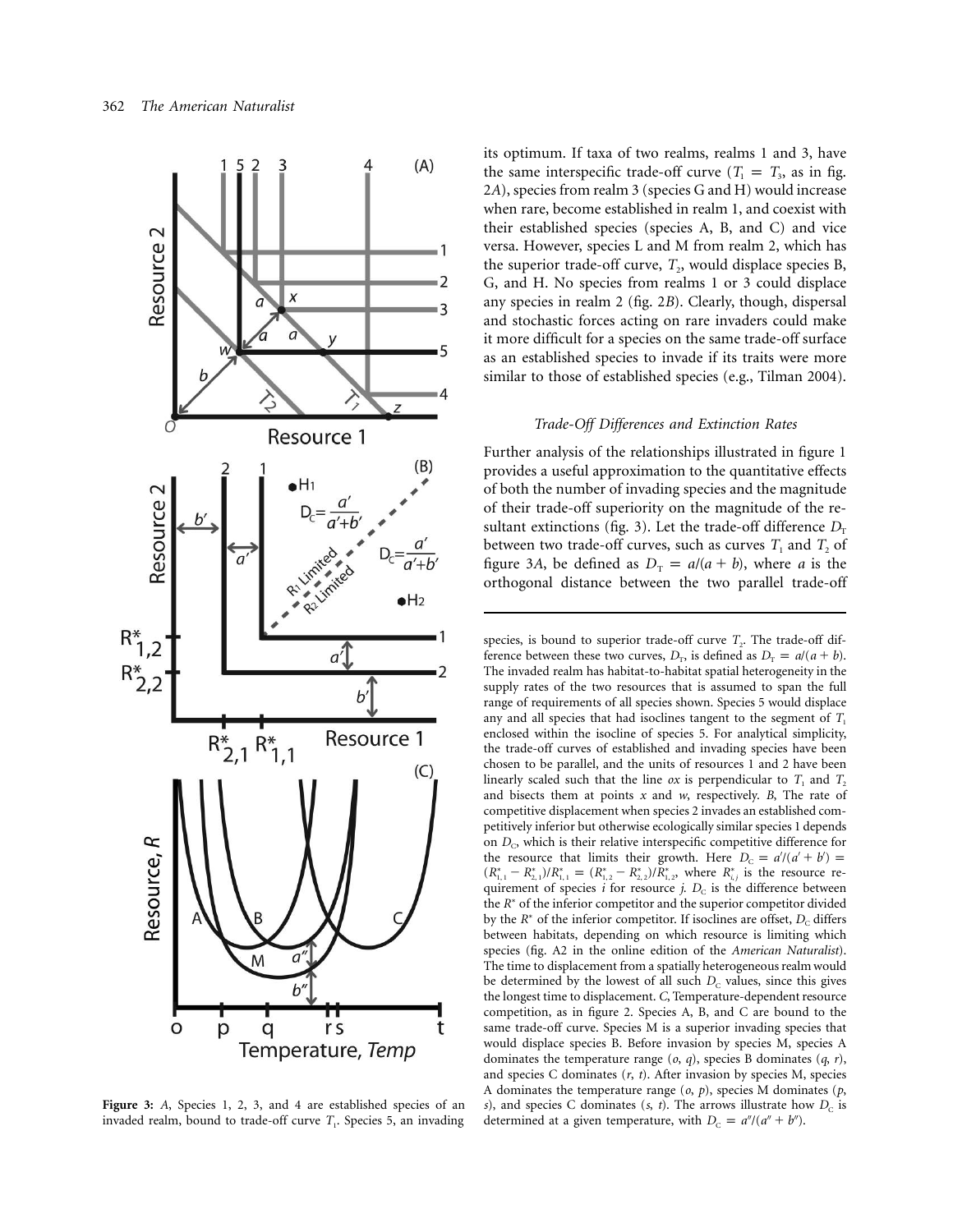curves and *b* is the orthogonal distance from the superior trade-off curve (the one closer to the origin) to the origin.

Simple geometry shows that, given random distributions of established species on their trade-off curve  $T<sub>1</sub>$ , an invader randomly chosen from the superior trade-off curve  $T_2$  would on average displace a proportion  $D_T$  of all established species. For example, species 5 would displace all species whose isocline corners intersect the segment of  $T<sub>1</sub>$  enclosed by the isocline of species 5. This segment of  $T_1$  has a length of 2*xy*. Because the total length of  $T_1$  is 2*xz*, the average proportion of species from trade-off surface  $T_1$  displaced by species 5 is  $2xy/2xz$ , or  $xy/xz$ . Because  $\Delta$ *wxy* and  $\Delta$ *oxz* are similar right triangles,  $xy = a$ ,  $ox = xz = a + b$ , and thus  $xy/xz = a/(a + b) = D_{\tau}$ , where  $xy/xz$  is the proportion of  $T<sub>1</sub>$  species driven to extinction by a single invader with superior trade-off  $T_2$ . Thus  $1 - D<sub>T</sub>$  is the probability that a randomly chosen established species would not be driven to extinction by a randomly chosen invader of trade-off superiority  $D_T$ . The term  $1 - D<sub>T</sub>$  raised to the power N is the probability that a randomly chosen established species would not be driven to extinction by *N* randomly chosen invaders. This means that *E*, the average proportion of existing species driven to extinction by *N* randomly chosen invaders with a trade-off superiority of  $D<sub>T</sub>$ , would be

$$
E = 1 - (1 - D_{\rm T})^N. \tag{1}
$$

This equation has two major features. First, the greater the number of species from a superior realm that invaded an inferior realm, the greater would be the proportion of established species driven to extinction (fig. 4*A*). Second, a greater trade-off difference  $D<sub>T</sub>$  between two realms would result in greater extinction (fig. 4*B*). Even when two realms have trade-off curves that differ by only 1% ( $D<sub>T</sub> = 0.01$ ), a moderately sized interchange, such as invasion by 25

species, is expected to cause the extinction of about onefifth of the species of the inferior realm. A relationship qualitatively similar to equation (1) and figure 4 would hold for temperature-dependent resource competition (as in fig. 2). In this case, the proportion of established species displaced by an invader would not be simply  $D<sub>T</sub>$  but rather an inverse Gaussian function of  $D_T$ .

## *Displacement Times and Trade-Off Differences*

Sepkoski (1996) suggested that ecological competitive displacement should be rapid relative to the geologic record of life on earth, with competitive displacement occurring "in a geological instant" when similar taxa (which would have relatively similar adult body sizes, mortality rates, and maximal growth rates) interact (Savage et al. 2004). A differential equation model of the dynamics of resource competition (see appendix in the online edition of the American Naturalist; Tilman 1982) was numerically solved to simulate a spectrum of 179 different invasion events, with each case using a unique combination of species parameters (maximal growth rates, half-saturation constants, mortality rates, and initial abundances) for the invading competitively superior species and the displaced inferior species (as in figs. 1–3).

While  $D<sub>T</sub>$  is used to determine the proportion of established species displaced by invasive species, a distinct variable  $D_{\rm C}$  that summarizes the relative competitive difference between two species is needed to estimate the time required for displacement. In particular, when two species compete for two essential resources, with species 2 being the superior competitor,  $D_c = (R_{1,1}^* - R_{2,1}^*)/R_{1,1}^*$  when  $R_1$ is limiting, and  $D_c = (R_{1,2}^* - R_{2,2}^*) / R_{1,2}^*$  when  $R_2$  is limiting (fig. 3*B*; appendix). Note that  $R_{ij}^*$ , and thus  $D_c$ , depend on the values of the species traits (eq. [A3] in the ap-



**Figure 4:** Species displacement contours:  $E = 1 - (1 - D_r)^N$ . A, Proportion of established but competitively inferior species displaced by various numbers of randomly chosen, competitively superior invading species for values of  $D<sub>T</sub>$  ranging from 0.001 (bottom line) to 0.2 (top line). *B*, Proportion of established species displaced by invaders with a given competitive advantage,  $D<sub>p</sub>$ , for cases in which the number of superior invader species ranges from 10 (bottom line) to 200 (top line).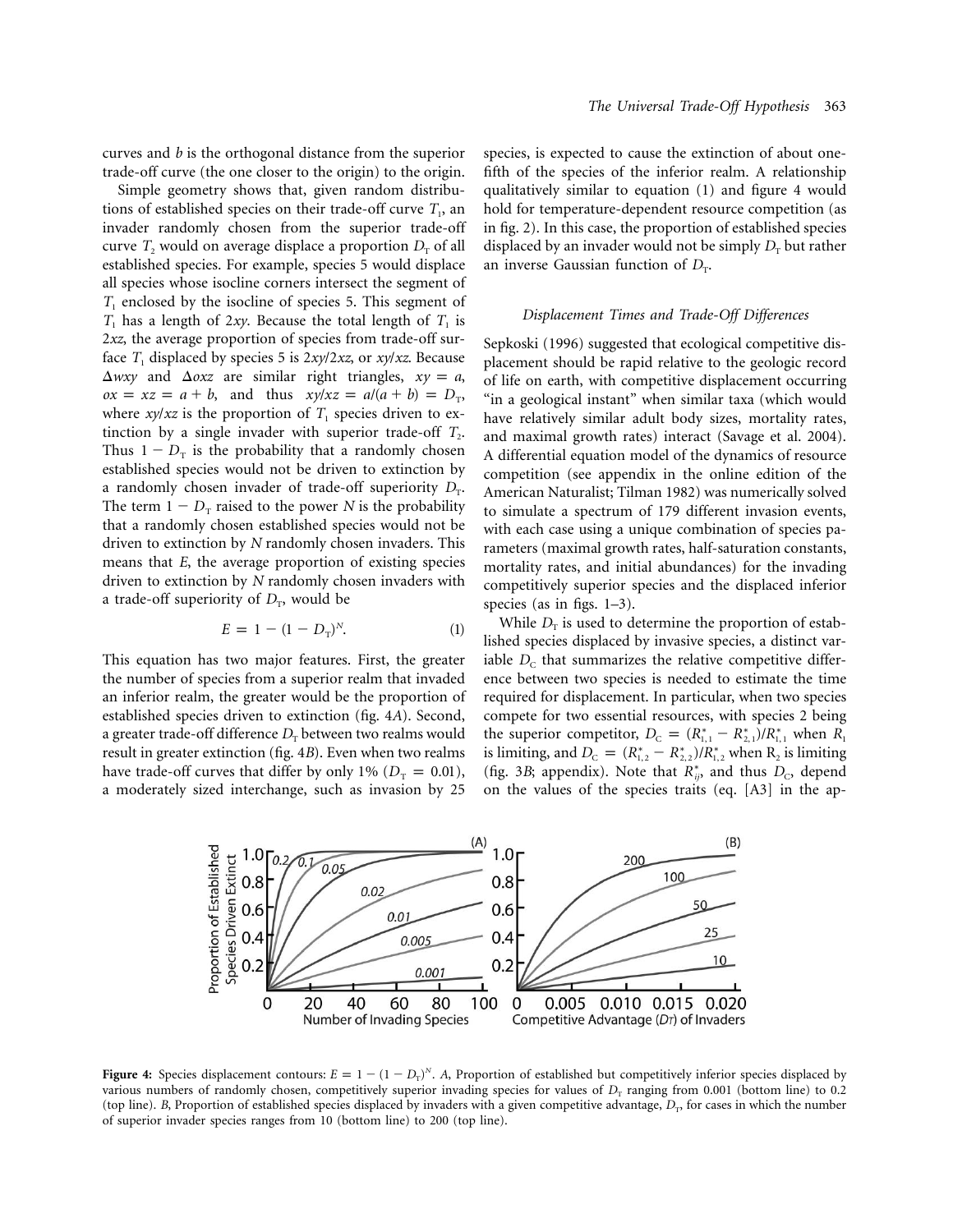pendix).  $D_{\rm C}$  is similarly defined for each temperature along a temperature gradient as the R<sup>\*</sup> difference between two species at that temperature divided by the  $R^*$  of the inferior competitor at that temperature (fig. 3*C*).

Multiple regression analyses of the dependence of the time to displacement,  $t<sub>d</sub>$ , on the species parameters used in the numerical solutions showed that all parameters affected the time to displacement. Most effects came from how these parameters determined the values of  $R_{i,j}^*$  and thus *D*<sub>C</sub>. In particular, regressions that included *D*<sub>C</sub> explained the vast majority of the observed variation in displacement times ( $R^2 > 0.99$ ; appendix). In contrast, regressions that included all model parameters or their log-transformed values but not *D<sub>C</sub>* provided much poorer fits ( $R^2 \leq 0.5$ ). Two models provide useful abstracts of the essence of these relationships (eqq. [A2], [A3] in the appendix). Let  $m<sub>x</sub>$  be the per capita adult mortality rate of the competitively inferior species and  $t<sub>d</sub>$  be the time required for a superior invader to increase from rarity (defined here as 1% of its potential equilibrium density) to at least 99% of this equilibrium density and for the established species to have its abundance decrease to 1% of its preinvasion abundance. Multiple regression analysis of the results of all numerical solutions gave

$$
t_{\rm d} = \frac{14.4}{D_{\rm c} m_{\rm x}^{0.9}}\tag{2}
$$

 $(R^2 = 0.993, P < .0001)$ . Because adult mortality rates  $(m)$ scale roughly as the  $-1/4$ th power of body mass (Savage et al. 2004), the time to displacement is predicted to increase as about the fifth root of body mass; for a given value of  $D_{\rm c}$ , taxa with body masses that are 40,000-fold larger would take about 10 times longer to be displaced.

A fuller description of the dynamics of competitive displacement is provided by fitted equation (3). The time to displacement is

$$
t_{\rm d} = \frac{10.0}{I^{0.118} D_{\rm c} m_{\rm x}^{0.80} r_{\rm y}^{0.20}}
$$
(3)

 $(R^2 = 0.997, P < .0001)$ , where *I* is the ratio of the initial abundance of a competitively superior invader to its eventual equilibrial abundance and  $r<sub>v</sub>$  is the maximal per capita growth rate of the superior invader (appendix).

Terms with larger exponents have greater effects on  $t_d$ . For instance, a 10-fold increase in  $D_c$ ,  $m_x$ ,  $r_y$ , or *I* would reduce the time to displacement by about 9/10, 5/6, 2/5, or 1/4, respectively. When  $D<sub>C</sub>$  is properly interpreted, equations (2) and (3) apply to cases such as those of figures 1 and 2 (appendix).

Equations (2) and (3) describe the time to displacement in a particular habitat (i.e., resource supply point or temperature) in which a single invader has a competitive advantage of  $D_{\rm C}$  over the species that would be displaced. Because geographic realms are spatially heterogeneous, the  $D_{\rm C}$  for the species being displaced may have a range of values dependent on habitat characteristics (supply point or temperature) and the traits of its superior competitors. The habitat types from which a species would be most slowly displaced would be the ones with the smallest  $D_{\rm c}$ . Thus, it is the minimum value of  $D<sub>C</sub>$  across a realm that determines the realm-wide time for its displacement. For figure 3*A*, when species 5 invades, it would displace some individuals of species 2 quickly and others more slowly. The greatest time to displacement (smallest  $D<sub>c</sub>$ ) would be for those habitats in which both species 2 and 5 were limited by  $R_1$ . Because the realm-wide minimum value of  $D<sub>c</sub>$  for species 2 is about one-third that of the minimum for species 3, species 5 would displace species 3 from the realm in about one-third of the time required for it to displace species 2.

An invader may displace several species, each with its own realm-wide time to displacement. To estimate the displacement times when multiple species are displaced by a single superior invader, let us assume that established species are randomly spaced on their trade-off curve (fig. 3*A*). If a superior invader is otherwise ecologically similar (i.e., requires the resources in the same ratio) to an established species on an inferior trade-off curve, then for this pair of species  $D_c = D_T$ . For instance, in figure 3A, species 3 has the same optimal  $R_2 : R_1$  ratio as invading species 5 (i.e., a line through the corners of their isoclines hits the origin), and thus the  $D<sub>C</sub>$  of species 3 would be the  $D_{\text{T}}$  for these two trade-off curves. Geometry suggests that on average, approximately 50% of all the resident species that were destined for extinction because of invasion by a given superior species would have a minimum  $D<sub>C</sub>$  value of  $D_T/2$  or greater and thus would be driven to extinction within a time period  $t_{50}$ , where

$$
t_{50} = \frac{28.8}{D_{\rm T} m_{\rm x}^{0.9}}.\tag{4}
$$

Similarly, approximately 90% of extinctions resulting from invasion by a single superior species would have a  $D<sub>C</sub>$  value of  $D_T/10$  or greater and occur within  $10t_d$  years, giving

$$
t_{90} = \frac{144}{D_{\rm T} m_{\rm x}^{0.9}}.\tag{5}
$$

Displacements could be faster than in equations (4) and (5) if more than one species of superior competitors invaded. For example, if *N* is the number of superior invading species, if invaders are evenly spaced on their tradeoff curve, and if  $N > (1 + 2/D<sub>T</sub>)$ , then all susceptible species (not just 50% or 90%) would be driven to extinction within time  $t_{50}$  or less (eq. [4]). Since interchanges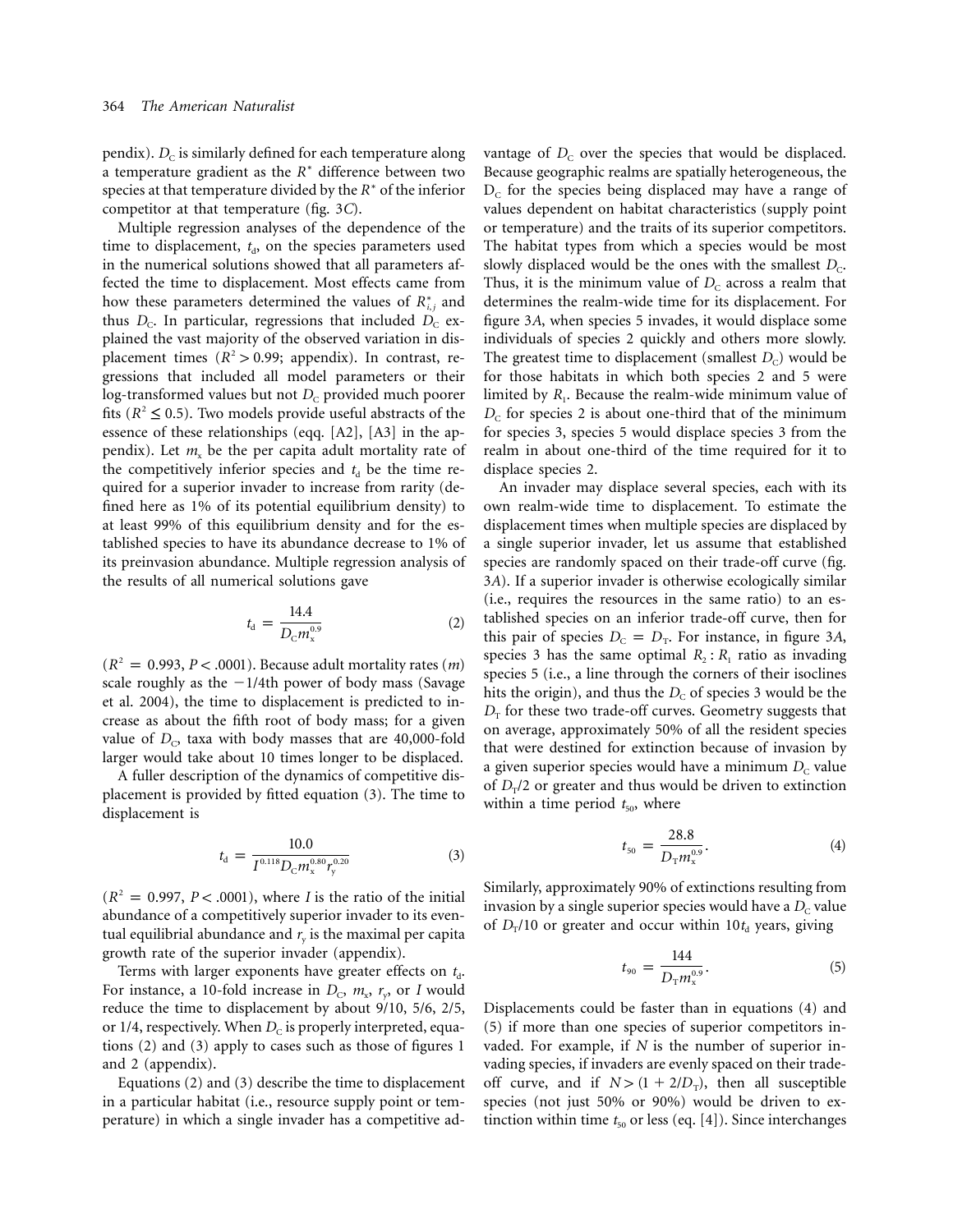between realms generally included movement by many species,  $t_{90}$  is a reasonable upper bound estimate of the expected time to displacement, and  $t_{50}$  might be a reasonable lower bound. This implies that following a species interchange between two realms, if established and invading taxa were to persist for a time  $t_{\text{persistent}}$  after invasion, then an upper bound for the value of  $D<sub>T</sub>$ , obtained from equation (5), would be

$$
D_{\rm T} < \frac{144}{t_{\rm persist} m_{\rm x}^{0.9}}.\tag{6}
$$

Let us also consider a community of species that are competing for a single resource in a habitat with spatial heterogeneity in temperature, which is invaded by species from a realm with a superior trade-off curve (fig. 2). In this case, the "bottoms" of the isoclines (regions tangent or close to the trade-off curve) are broader and more flattened than the right-angle corners of the isoclines for the prior case (fig. 1). This then gives each invader a broader region of more rapid displacement than for the cases in figure 1. The equations defining the shapes of the isoclines of figure 2 (Lehman and Tilman 2000) show that, on average for small values of *D*<sub>T</sub>, ~95% of resident species would experience a resource reduction of at least  $D_T/10$ and thus be displaced within  $t_{90}$  (10 times the  $t_d$  calculated for their  $D_T$ ). In total, for both types of resource competition considered,  $t_{90}$  is an upper bound on the time for ∼90% of the extinctions resulting from an invasion event, with extinctions being faster when there were more invading species.

#### **Discussion**

The dynamics of biotic interchanges show that species from different realms generally persist for millions of years once in contact. In contrast, equation (1) predicts that a moderate number of invading species (e.g.,  $N = 25$ ) that have a small trade-off advantage, such as  $D<sub>T</sub> = 0.01$  (superiority of 1%), should displace a readily observable proportion of established species (∼20%). Equation (5) predicts that such displacements will be rapid relative to observed times of persistence. The slowest predicted displacement times are for taxa with large body sizes, such as rain forest trees (mortality rate of ~0.02 year<sup>-1</sup> for canopy species and ∼0.03 year"<sup>1</sup> for subcanopy species; Condit et al. 1995) or elephants (postjuvenile mortality rate of ∼0.025 year "<sup>1</sup> ; Moss 2001). For such taxa, ∼90% of displacements resulting from invasion by species with a superiority of  $D<sub>T</sub> = 0.01$  are predicted to occur within an upper bound of ∼340,000–490,000 years. For taxa the size of large shrubs (mortality rate of ∼0.06 year"<sup>1</sup> ; Condit et

al. 1995) and wild horses (mortality rate of ~0.08 year<sup>-1</sup>; Turner and Morrison 2001), displacement times for  $D_T = 0.01$  have an upper bound of ~140,000–180,000 years. For taxa such as wild sheep ( $m = 0.16$  year<sup>-1</sup>; Caughley 1966), eagles ( $m = 0.3$  year<sup>-1</sup>; Harmata et al. 1999), and large corals ( $m = 0.2$  year<sup>-1</sup>; Harriott 1985), displacement times for  $D_T = 0.01$  would be ~40,000– 75,000 years. For  $D<sub>T</sub> = 0.01$  and even smaller taxa (such as mollusks, barnacles, small birds, and small mammals with adult mortality rates of ~0.4 to 0.8 year<sup>-1</sup>; e.g., Connell 1961; Sullivan 1989), ∼90% of displacements resulting from invasion would occur within ∼18,000–33,000 years. These displacement times are much shorter than the reported persistence times after invasion for taxa with body sizes spanning those involved in major interchange events (table 1).

The reported times that established and invading taxa have been observed to persist and their approximate mortality rates can be used, in combination with the inequality derived above (eq. [6]), to estimate upper bounds on  $D<sub>T</sub>$ for major interchange events (table 1). The estimates of  $D<sub>T</sub>$  are extremely small, ranging from 0.002 to 0.00008, with a mean of 0.0007 and a median of 0.0003. The mean corresponds with trade-off surfaces that had relative differences of just 0.07%. These estimates are upper bounds on the values of  $D<sub>T</sub>$  because the resident and invading taxa of table 1 (1) are still coexisting, as for rainforest trees and smaller mammals of the Great American Interchange and the mollusks of the Bering Migration; (2) were still coexisting when a major extinction event occurred, as for the large mammals of the Great American Interchange that were lost in the Pleistocene extinction; or (3) were still coexisting at the last reported sampling time, as for the invertebrates of the Richmondian invasion. Equation (4) can be used to calculate approximate lower bounds for  $D_T$ for these invasions since each involved movement of many species. These lower bound values for  $D<sub>T</sub>$  would be onefifth of the  $D<sub>T</sub>$  values of table 1. Looked at another way, for trade-off differences as small as those in table 1, equation (1) predicts that only a large number of invading species would cause sufficient extinctions to be detectable in the fossil record. For instance, when  $D_T = 0.001$ , 2% of native species are predicted to be lost in response to 20 invading species and 20% lost from 220 invading species.

The mutual invisibility repeatedly observed when taxa moved between realms and the long-term persistence observed after most interchange events support the universal trade-off hypothesis and suggest that even taxa that evolved in realms isolated from each other for millions of years had interspecific trade-off surfaces so similar as to be essentially indistinguishable. Theory predicts that for a given invader trade-off advantage  $(D_T)$ , extinctions of resident taxa should have been both more numerous and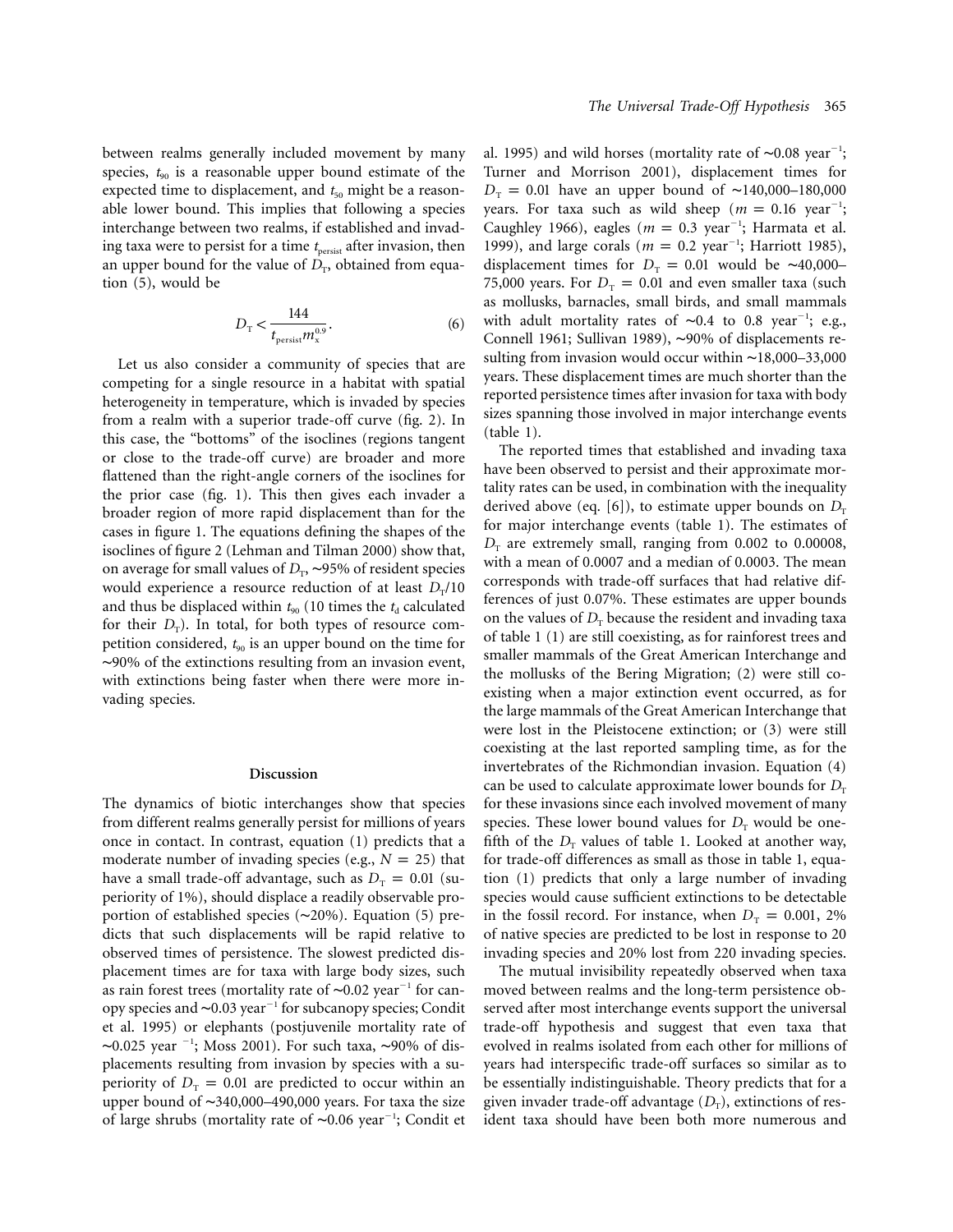# 366 *The American Naturalist*

Table 1: Calculated trade-off differences,  $D_T$ , between taxa of two realms involved in selected interchange events

|                                      | Approximate<br>mortality rate<br>$(year^{-1})$ | Coexistence<br>$(t_{\text{persistent}};$ year) | Trade-off difference<br>between realms<br>(upper bound) $D_{\rm T}^{\rm a}$ |
|--------------------------------------|------------------------------------------------|------------------------------------------------|-----------------------------------------------------------------------------|
| Great American Interchange:          |                                                |                                                |                                                                             |
| North to south:                      |                                                |                                                |                                                                             |
| Mastodonts                           | .025                                           | 2,000,000                                      | .0020                                                                       |
| Raccoons                             | .18                                            | 4,000,000                                      | .00017                                                                      |
| Small mammals                        | $\cdot$ 4                                      | 2,000,000                                      | .00016                                                                      |
| South to north:                      |                                                |                                                |                                                                             |
| Rain forest trees                    | .02                                            | 2,000,000                                      | .0024                                                                       |
| Giant ground sloths                  | .04                                            | 7,000,000                                      | .00038                                                                      |
| Armadillos, opossums, and porcupines | $\cdot$                                        | 2,000,000                                      | .00031                                                                      |
| Llama-like camels                    | $\cdot$ 1                                      | 2,000,000                                      | .00057                                                                      |
| Bering land bridge:                  |                                                |                                                |                                                                             |
| Equids                               | .08                                            | 5,000,000                                      | .00028                                                                      |
| Richmondian marine invasion:         |                                                |                                                |                                                                             |
| Corals                               | $\cdot$ .2                                     | 1,000,000                                      | .00061                                                                      |
| Mollusks                             | $.5\,$                                         | 1,000,000                                      | .00027                                                                      |
| Bering Strait mollusk migration      | .5                                             | 3,500,000                                      | .00008                                                                      |
| Neotropical rain forest invasions:   |                                                |                                                |                                                                             |
| Trees (Paleotropical)                | .02                                            | >10,000,000                                    | .00049                                                                      |
| Trees (North American)               | .02                                            | 2,000,000                                      | .0024                                                                       |
| Transhemisphere marine invasions:    |                                                |                                                |                                                                             |
| Mollusks and macro algae             | .5                                             | 2,000,000                                      | .00013                                                                      |

Note: Taxa grouped by body size.

<sup>a</sup> Based on equation (6).

more rapid when there were more invading species and higher mortality rates (smaller body sizes). Thus, the most robust test of the universal trade-off hypothesis comes from the Bering interchange. Following invasion by more than 200 mollusk species, the extinction rate for established mollusks of the North Atlantic declined slightly, though not significantly, from the preinvasion rate (Vermeij 1991*a*), strongly supporting the universal trade-off hypothesis.

The extinction of notoungulates in South America in the aftermath of the Great American Interchange is a notable case that seems to support the biogeographic superiority hypothesis, though the cause of these extinctions is debated (Patterson and Pascual 1972; Webb 1976, 1991; Vrba 1992). However, most South American mammal taxa persisted after invasion, as did South American bird, fish, and tree species. These and other South American taxa invaded into North America and persisted for millions of years with their North American counterparts. Bidirectional invasion and persistence are consistent with the universal trade-off hypothesis but not the biogeographic superiority hypothesis.

Although most interchange events have species dynamics that support the universal trade-off hypothesis, three

alternative hypotheses merit consideration. First, it is possible that some potential invaders had niche requirements matching unexploited environmental conditions in the new realm ("empty niches"). If so, they should have readily invaded. The dimensionality of the trade-off surface on the scale of a realm seems likely to be high. Plant species, for instance, may be limited by water, various nutrients, light, dispersal, temperature, mutualists, herbivory, disease, and other conditions, although only a subset may apply in a given habitat. If novel species are able to exploit a new niche dimension, competitive displacement of existing taxa should be rare because the cost of different or added structures needed to do so would likely impose a trade-off. For instance, the emergence of new life forms, such as branching corals, could have allowed them to exploit empty portions of the water column but to face tradeoffs associated with higher allocation to structural tissues.

The theoretical implications of high niche dimensionality for invasibility are poorly understood. Because of adaptation to local conditions, each species might be expected to have heritable variation that led it to occupy a portion of the trade-off surface (Tilman 1982) and not just a single point, as is graphically illustrated in this article. This could decrease the tendency for what might otherwise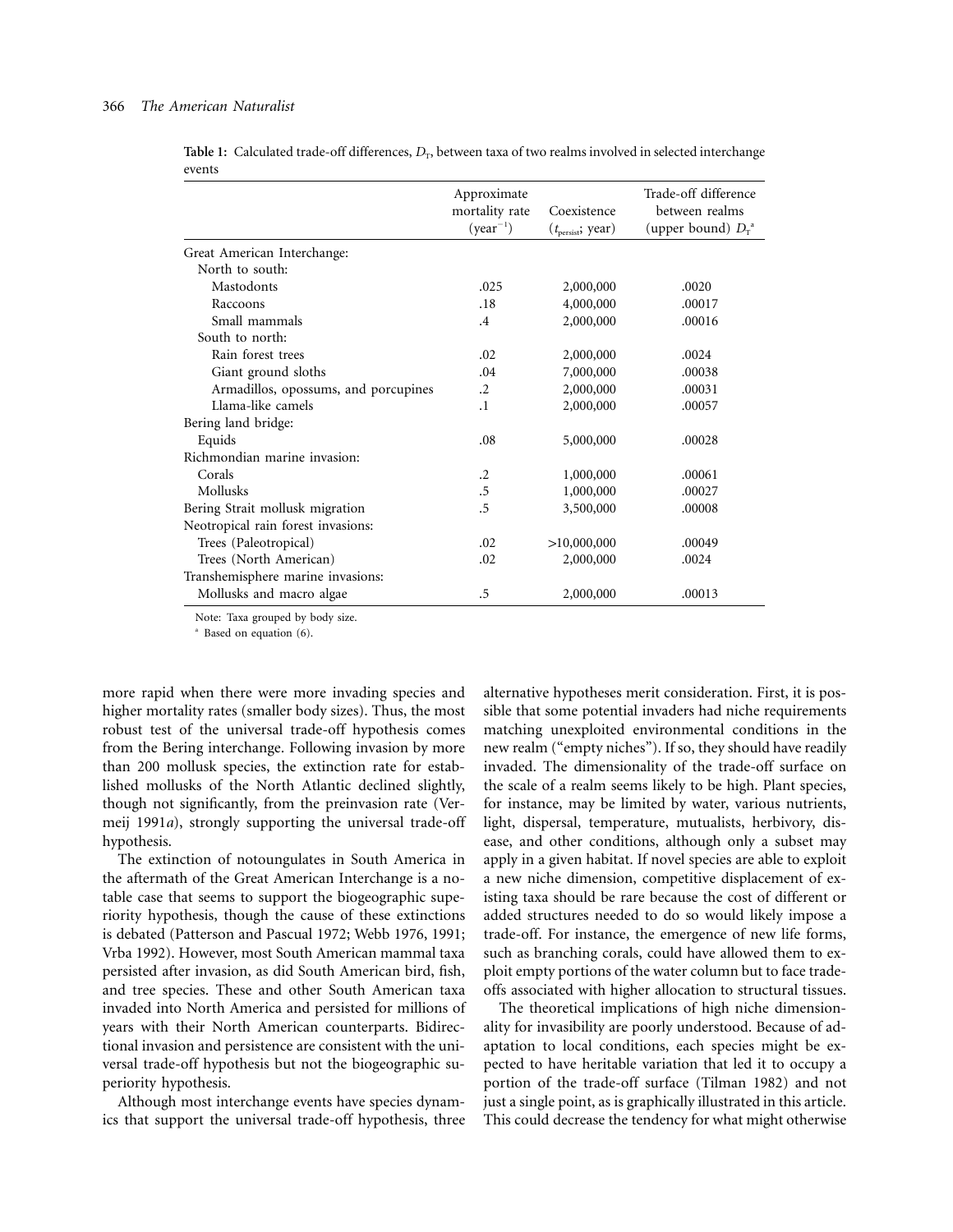be higher invasibility at higher niche dimensions. On the surface at least, the possibility of coexistence after interchange being caused by numerous open niches seems to be contradicted by the dynamics of speciation. The occurrence of novel conditions in a realm is often associated with initially rapid speciation followed by long periods of stasis (e.g., Eldridge and Gould 1972; Sepkoski 1984, 1996; Benton 1996). Sepkoski (1996) suggests that interspecific competition was a major force structuring such macroevolutionary patterns of species radiation, noting that the Early Cambrian evolutionary explosion did not dampen until a rich fauna had evolved; that Phanerozoic diversification rates were much higher after extinction events than before; and that between extinction events there were intervening intervals, some more than 50 million years, of relatively high and stable taxonomic diversity.

Such diversity-dependent speciation has been interpreted as showing that speciation is limited by ecological opportunity and slows as there are fewer "open niches," thus implying that the dimensionality of realms is small enough that speciation often "fills" most niches in a realm (Schluter 2001). If this is so, though, why is so much of the diversity of each realm the result of interchanges between realms? One possibility is that speciation requires both ecological opportunity (Sepkoski 1996; Schluter 2001) and genetic isolation and that isolation becomes more limiting to speciation than ecological opportunity as diversity increases within a realm. Then, assuming that the universal trade-off hypothesis held, species from a different realm would often be able to invade a niche position that would have been difficult for in situ speciation to fill. There are, however, alternative explanations (e.g., McPeek 2008; Ricklefs 2010).

Environmental filtering is a second potential explanation for the observed persistence of species after interchange events. Although biotic interchanges involve the movement of numerous taxa among realms, most taxa do not migrate. It is plausible that the taxa that have lower invasion success are those that have greater environmental similarity to the resident taxa of the other realm. Such environmental filtering would decrease invasion-caused extinctions relative to cases that lacked such filtering. With or without filtering, no extinctions are predicted to occur if resident and invading taxa share the same interspecific trade-off surface. However, if two realms have different trade-off curves, the filtering by the superior realm should exclude most species and mainly allow invasion by those species adapted to open niches. Filtering by the taxa of the inferior realm would also favor invasion by nichedifferentiated species, which would reduce extinctions, but the inferior realm could also be invaded by taxa that caused displacements. Although interchanges rarely have the same number of species moving in both directions, they do seem

to have about the same proportion of the resident taxa doing so and may have equally low extinction rates in both realms, as expected for the universal trade-off hypothesis.

Finally, predators, parasitoids, and disease may exert species-specific and frequency-dependent effects that could influence both speciation and coexistence (e.g., Janzen 1970; Connell 1971; Ricklefs 2010). This coexistence mechanism requires trade-offs that favor the persistence of species-specific predators, pathogens, or disease that have stronger negative effects against stronger competitors. A variety of studies in tropical forests are consistent with this possibility. However, the trans-Atlantic dispersal of tropical tree species, the source of 20% of the Amazonian rain forest taxa of equatorial Peru (Pennington and Dick 2004), would likely have introduced new taxa without their natural enemies. The enemy release hypothesis predicts that some invading tree species should have become highly abundant and perhaps displaced their competitors (Keane and Crawley 2002) unless or until some predators, pathogens, or diseases of the new habitat evolved to attack them. The same logic would seem to apply to the taxa introduced into new realms as ornamental plants or pets. But the vast majority of these do not become highly abundant; displacements of existing species are rare (Sax et al. 2002). The work of Chesson and Kuang (2008) offers a resolution to this issue by showing how theory that includes both competition and predation interactions can explain multispecies coexistence.

The universal trade-off hypothesis does not necessarily contradict the assertion that invasive species are a factor contributing to the extinction risk of some species. Although past interchanges among biotic realms were rarely associated with extinctions, invaders did reduce the abundances of some established species. In combination with the effects of current anthropogenic habitat destruction and fragmentation, nutrient loading, or climate change on rare species, such reductions could increase extinction risk.

The universal trade-off hypothesis differs in several significant ways from neutral theory (Hubbell 2001). Species that occur at different points on a trade-off surface are neither, sensu stricto, ecologically identical nor neutral and are predicted by theory to persist with each other precisely because of competitive stabilizing forces (Chesson 2000), not slow random walks constrained to the unlikely case of fitness-equalizing trade-offs (Purves and Turnbull 2010). Neutral theory combines the simplest possible mechanism of competition—that a new individual can establish only when an existing one dies—with a rigorous treatment of stochasticity, thus demonstrating the important role that stochastic processes play in nature. Analytical theory that combines the stochastic processes of neutral theory with the competitive stabilizing forces of the uni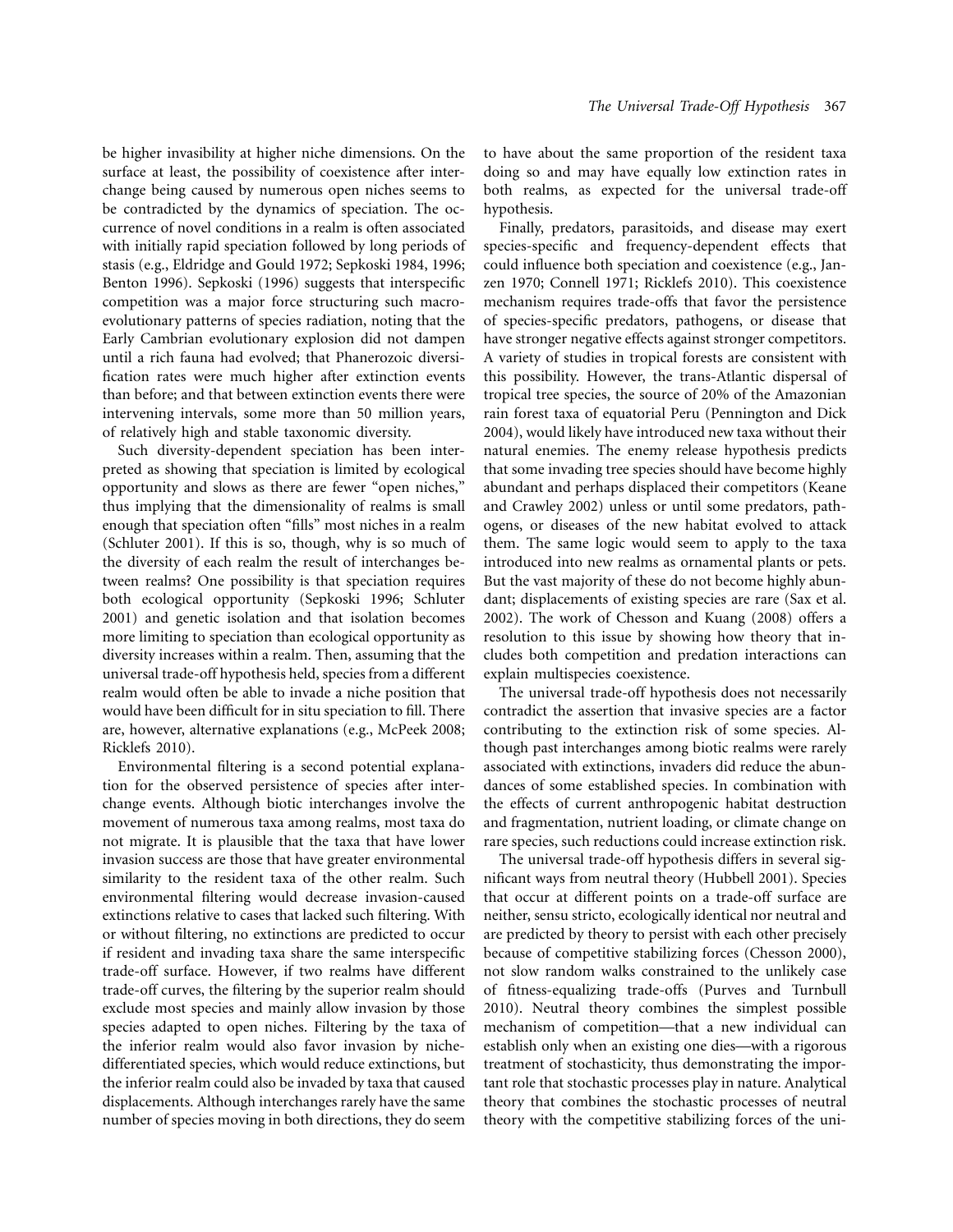versal trade-off hypothesis would seem to hold great promise (Hubbell 2001; Tilman 2004).

The long-term persistence of taxa after biotic interchanges and the trade-off-based explanation offered here suggest that adaptation and diversification have resulted more from the evolution of species traits on a trade-off surface and less commonly from the evolution of species that are superior overall. Taxa with truly superior tradeoffs should have swept through ecosystems, displacing established taxa, contrary to the vast majority of observations reported here. Large extinction events have occurred throughout the fossil record, but they have been attributed mainly to external causes, such as meteor impacts, massive volcanism, or major shifts in climate. Some taxa that entered a new realm eventually did become dominant, and some original taxa have been lost, but the millions of years required for such replacements are more consistent with a new clade "outevolving" an existing clade than with ecological competitive displacement (Sepkoski 1996).

The simple hypothesis that all of life may be bound to the same trade-off surface raises many questions, of which perhaps the most fundamental is this: Is it evolutionarily plausible for all taxa, despite differing phylogenetic histories and millions to tens of millions of years of evolutionary diversification while isolated on different continents, to be bound to essentially the same trade-off surface? I support a tentative "yes" by noting the following.

Laboratory selection experiments on prokaryotes have observed the rapid emergence of seemingly new species (Lenski et al. 1991; Elena and Lenski 2003). Consider, then, the impacts of the first 2 billion years of the evolutionary history of life on Earth, when morphologically simple, often single-celled organisms were predominant. Even small selective forces from intra- and interspecific interactions would have strongly shaped their traits. For instance, for a microbe that reproduced once per day, a variant with a heritable selective advantage of only  $10^{-9}$ would have increased  $10^{12}$ -fold relative to the wild type within 76 million years, which is only 3.8% of this 2 billion-year period. Any novel trait or trait combinations that gave even the slightest advantage without an offsetting cost (trade-off) should have swept to fixation. The end results of this immensely long period of evolution of single-celled organisms would have been the common cellular and organelle biochemistry, molecular genetics, and physiology that higher taxa share.

The evolution of modern plants and animals was likely highly constrained by the traits of their single-celled eukaryotic progenitors. Most differences among higher taxa might then result from trade-offs that arose from the allocation of limiting factors (e.g., amino acids, phosphorus, sugars) to one structure or metabolic function, which meant that these factors could not simultaneously be allocated to a different structure or function. Differences within and among species would thus be based largely on traits that had allocation-based trade-offs. Major innovations have swept the world, such as structural tissues that had low metabolic costs (bones, chitin, lignocellulose, calcium carbonate shells) and vascular or other transport tissues that redistributed resources from points of origin to points of need within an individual. Interestingly, such innovations have been major causes of increased diversity, not extinction (Benton 1996), suggesting that the superiority gained from such structures imposed costs and trade-offs that allowed much preexisting diversity to persist.

Unavoidable allocation-based trade-offs at the biochemical, cellular, tissue, and behavioral levels may explain another seeming universal of life: the scaling relations between species traits reported in comparisons among various species (e.g., Enquist et al. 1998, 1999; West et al. 1999; Brown et al. 2004). For instance, relative growth rates of species scale inversely with body size (McMahon and Bonner 1983; Enquist et al. 1999). This corresponds with greater proportional allocation to structural and transport tissues in larger organisms and the lower proportional allocation to basic growth functions (leaves in plants, feeding structures in animals; McMahon and Bonner 1983; Enquist and Niklas 2002). The fastest growing plants, after all, are single-celled algae, which do not allocate any specialized cells to stems, roots, or seeds.

In total, the pattern of diversification of life within realms and the results of biotic interchanges between realms have more often been consistent with the universal trade-off hypothesis than with the biogeographic superiority hypothesis. Should it be supported by further research, the existence of a commonly shared suite of tradeoffs within and across realms could have deep implications for ecology and evolution. If the traits of all environmentally similar species do fall on essentially the same tradeoff surface, the task of estimating species-specific parameters is greatly simplified once the relevant axes and dimensionality of the system are known. Trade-off-based models of resource competition that include stochasticity predict patterns of invasion, community diversity, and species relative abundances (Tilman 2004) that are reminiscent of speciation, invasion, and diversity patterns from the fossil record. Moreover, if life has long been bound to essentially the same trade-off surface, then species formation may be better viewed as movement along an interspecific trade-off surface than as directional selection achieved without compensatory costs. These possibilities suggest that further exploration of the universal trade-off hypothesis may be informative.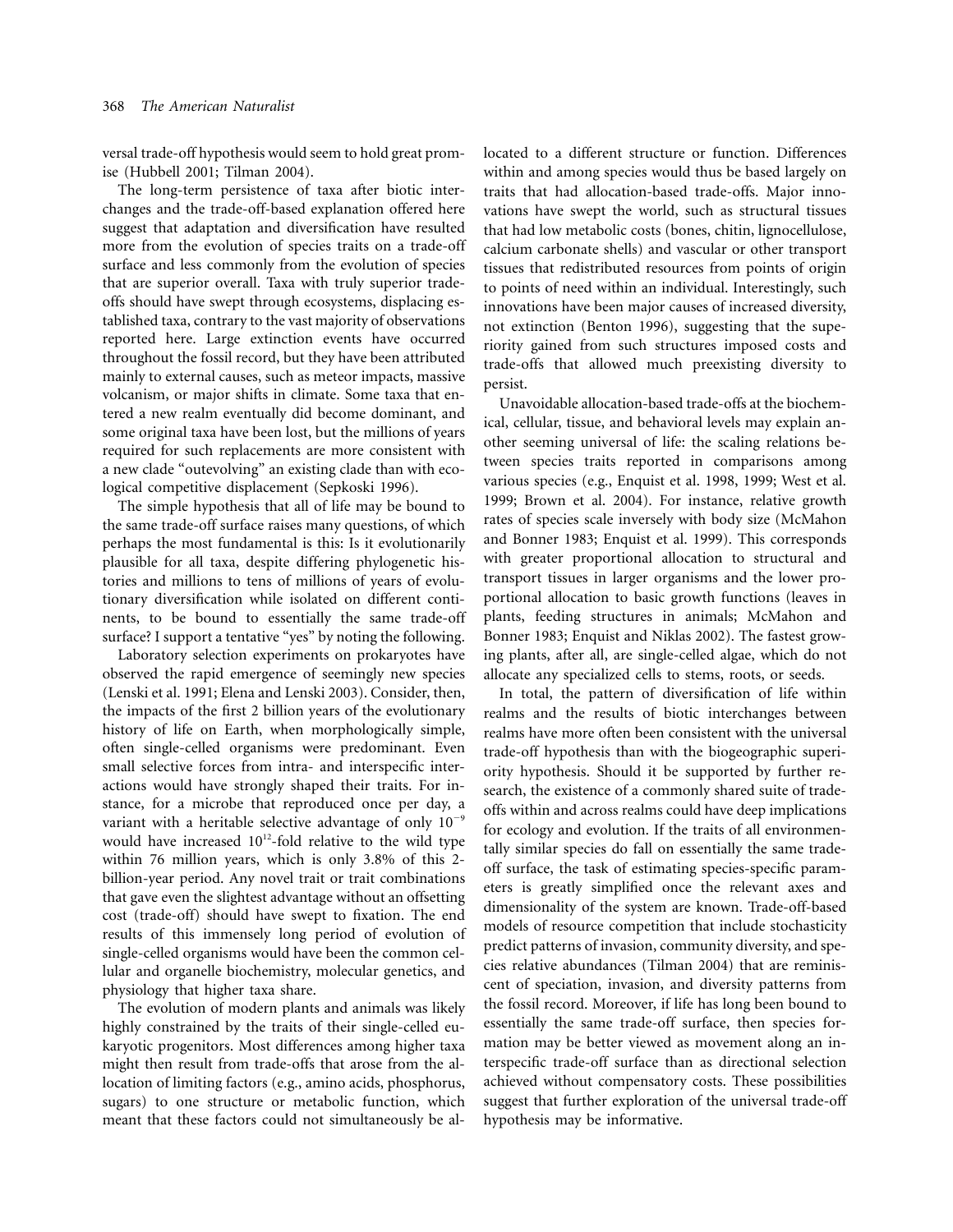#### **Acknowledgments**

I thank B. Befort, M. Burgess, T. Givnish, P. Hawthorne, M. Kosmala, J. Levine, S. Pacala, A. R. Perazzo, P. Wragg  $\rightarrow$ and G. Ziv for feedback on these ideas. The Long-Term Ecological Research Program of the National Science Foundation provided support.

#### **Literature Cited**

- Amarasekare, P., and R. M. Nisbet. 2001. Spatial heterogeneity, source-sink dynamics, and the local coexistence of competing species. American Naturalist 158:572–584.
	- Bennici, A. 2003. The convergent evolution in plants. Rivista di Biologia 96:485–490.
- $B$ enton, M. J. 1995. Diversification and extinction in the history of adaptation. Nature Reviews Genetics 4:457–469. life. Science 268:52–58.
	- . 1996. On the nonprevalence of competitive replacement in the evolution of tetrapods. Pages 185–210 *in* D. Jablowski, D. H. Erwin, and J. H. Lipps, eds. Evolutionary paleobiology. University of Chicago Press, Chicago.
- Benton, M. J., and B. C. Emerson. 2007. How did life become so diverse? the dynamics of diversification according to the fossil record and molecular phylogenetics. Paleontology 50:23–40.
- Bever, J. D. 2003. Soil community feedback and the coexistence of competitors: conceptual frameworks and empirical tests. New Phytologist 157:465–473.
- Blackburn, T. M., O. L. Petchey, P. Cassey, and K. J. Gaston. 2005. Functional diversity of mammalian predators and extinction in the island birds. Ecology 86:2916–2923.
- Brown, J. H., J. F. Gillooly, A. P. Allen, V. M. Savage, and G. B. West. 2004. Toward a metabolic theory of ecology. Ecology 85:1771– 1789.
- Burnham, R. J., and A. Graham. 1999. The history of Neotropical vegetation: new developments and status. Annals of the Missouri Botanical Garden 86:546–589.
- Cassey, P., T. M. Blackburn, S. Sol, R. P. Duncan, and J. L. Lockwood. 2004. Global patterns of introduction effort and establishment success in birds. Proceedings of the Royal Society B: Biological Sciences 271:S405–S408.
- Caughley, G. 1966. Mortality patterns in mammals. Ecology 47:906– 918.
- Cavers, P. B., and J. L. Harper. 1967. Studies in the dynamics of plant populations: the fate of seed and transplants introduced into various habitats. Journal of Ecology 55:59–71.
	- of Chicago Press, Chicago.
- Chesson, P. 2000. Mechanisms of maintenance of species diversity. Annual Review of Ecology and Systematics 31:343–366.
- Chesson, P., and J. J. Kuang. 2008. The interaction between predation and competition. Nature 456:235–238.
- Condit, R., S. P. Hubbell, and R. B. Foster. 1995. Mortality rates of 205 Neotropical tree and shrub species and the impact of a severe drought. Ecological Monographs 65:419–439.
- Connell, J. H. 1961. The influence of interspecific competition and *latus*. Ecology 42:710–723.
	- -. 1971. On the role of natural enemies in preventing competitive exclusion in some marine animals and in rain forest trees  $\rightarrow$  Lehman, C. L., and D. Tilman. 2000. Biodiversity, stability, and pro-

Pages 298–313 *in* P. J. den Boer and G. R. Gradwell, eds. Dynamics of populations. Center for Agricultural Publishing and Documentation, Wageningen.

- -. 1983. On the prevalence and relative importance of interspecific competition: evidence from field experiments. American Naturalist 122:661–696.
- Davis, M. A. 2003. Biotic globalization: does competition from introduced species threaten biodiversity? BioScience 53:481–489.
	- Davis, M. B. 1986. Climatic instability, time lags, and community disequilibrium. Pages 269–284 *in* J. Diamond and T. Case, eds. Community ecology. Harper & Row, New York.
	- Eldridge, N., and S. J. Gould. 1972. Punctuated equilibria: an alternative to phyletic gradualism. Pages 82–115 *in* T. J. M. Schopf, ed. Models in paleobiology. Freeman Cooper, San Francisco.
- Elena, S. F., and R. E. Lenski. 2003. Microbial genetics: evolution experiments with microorganisms: the dynamics and genetic bases
	- Enquist, B. J., and K. J. Niklas. 2002. Global allocation rules for patterns of biomass partitioning in seed plants. Science 295:1517– 1520.
- Enquist, B. J., J. H. Brown, and G. B. West. 1998. Allometric scaling of plant energetics and population density. Nature 395:163–165.
	- Enquist, B. J., G. West, E. Charnov, and J. Brown. 1999. Allometric scaling of production and life-history variation in vascular plants. Nature 401:907–911.
	- Fargione, J. E., and D. Tilman. 2005. Diversity decreases invasion via both sampling and complementarity effects. Ecology Letters 8:604– 611.
	- Flannery, T. 2001. The eternal frontier. Text, Melbourne
	- Flynn, L. J., R. H. Tedford, and Q. Zhanxiang. 1991. Enrichment and stability in the Pliocene mammalian fauna of North China. Paleobiology 17:246–265.
	- Gentry, A. H. 1982. Neotropical floristic diversity: phytogeographical connection between Central and South America, Pleistocene climatic fluctuations, or an accident of the Andean orogeny? Annals of the Missouri Botanical Garden 69:557–593.
	- Goldblatt, P. 1993. Biological relationships between Africa and South America: an overview. Pages 3–14 *in* P. Goldblatt, ed. Biological relationships between Africa and South America. Yale University Press, New Haven, CT.
	- Gould, S. J., and C. B. Calloway. 1980. Clams and brachiopods: ships that pass in the night. Paleobiology 6:383–396.
- Harmata, A. R., G. J. Montopoli, B. Oakleaf, P. J. Harmata, and M. Restani. 1999. Movements and survival of bald eagles banded in the Greater Yellowstone ecosystem. Journal of Wildlife Management 63:781–793.
- Chase, J. M., and M. A. Leibold. 2003. Ecological niches. University Harriott, V. J. 1985. Mortality rates of scleractinian corals before and during a mass bleaching event. Marine Ecology Progress Series 21: 81–88.
	- Holt, R. D., J. Grover, and D. Tilman. 1994. Simple rules for interspecific dominance in systems with exploitative and apparent competition. American Naturalist 144:741–771.
		- Hubbell, S. P. 2001. The unified neutral theory of biodiversity and biogeography. Princeton University Press, Princeton, NJ.
		- Janzen, D. H. 1970. Herbivores and the number of tree species in tropical forests. American Naturalist 104:501–528.
	- other factors on the distribution of the barnacle *Chthamalus stel-*Keane, R. M., and M. J. Crawley. 2002. Exotic plant invasions and the enemy release hypothesis. Trends in Ecology & Evolution 17: 164–170.
		-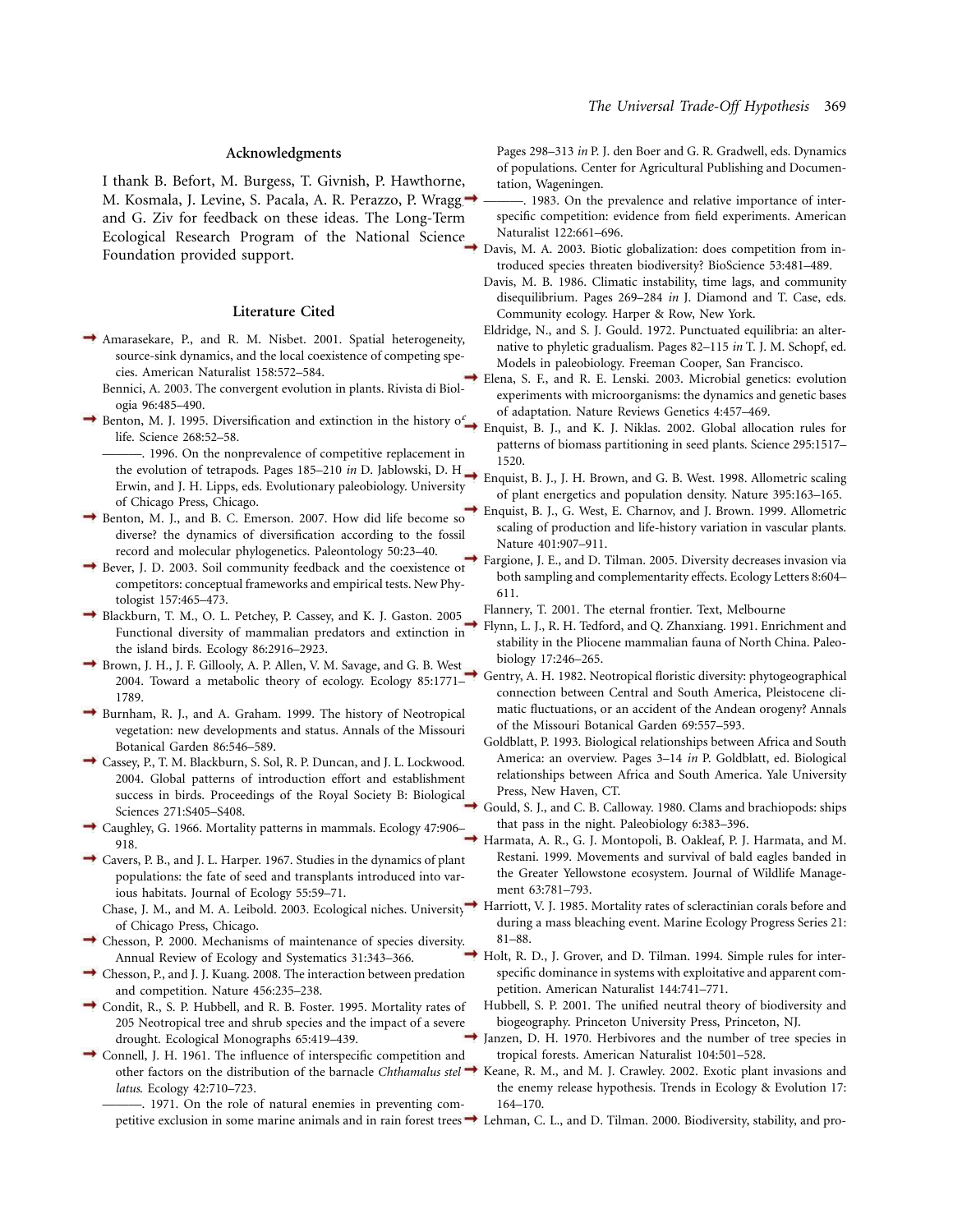ductivity in competitive communities. American Naturalist 156 <sup>></sup> Pennington, R. T., and C. W. Dick. 2004. The role of immigrants in 534–552.

- Leibold, M. A. 1996. A graphical model of keystone predators in food webs: trophic regulation of abundance, incidence, and diversity patterns in communities. American Naturalist 147:784–812.
- Lenski, R. E., M. R. Rose, S. C. Simpson, and S. C. Tadler. 1991. Long-term experimental evolution in *Escherichia coli*. I. Adaptation and divergence during 2,000 generations. American Naturalist 138: 1315–1341.
- Levin, B. R., F. M. Stewart, and L. Chao. 1977. Resource-limited growth, competition, and predation: a model and experimental studies with bacteria and bacteriophage. American Naturalist  $111 \rightarrow$ 3–24.
- Levins, R. 1979. Coexistence in a variable environment. American Ricklefs, R. E. 2010. Evolutionary diversification, coevolution be-Naturalist 114:765–783.

Lindberg, D. R. 1991. Marine biotic interchange between the Northern and Southern hemispheres. Paleobiology 17:308–324.

- Louda, S. M., K. H. Keeler, and R. D. Holt. 1990. Herbivore influence on plant performance and competitive interactions. Pages 413– 443 *in* J. B. Grace and G. D. Tilman, eds. Perspectives on plant competition. Academic Press, New York.
- MacArthur, R. H. 1972. Geographical ecology: patterns in the distribution of species. Harper & Row, New York.
- Marshall, L. G., S. D. Webb, J. J. Sepkowki Jr., and D. M. Raup. 1982. Mammalian evolution and the Great American Interchange. Science 215:1351–1357.
	- May, R. M. 2010. Ecological science and tomorrow's world. Philo sophical Transactions of the Royal Society B: Biological Sciences 365:41–47.
	- McMahon, T. A., and J. T. Bonner. 1983. On size and life. Scientific American Library, New York.
- McPeek, M. A. 2008. The ecological dynamics of clade diversification and community assembly. American Naturalist 172:E270–E284.
- Molofsky, J., R. Durrett, J. Dushoff, D. Griffeath, and S. Levin. 1999. Local frequency dependence and global coexistence. Theoretical Population Biology 55:270–282.
- Mooney, H. A., and E. E. Cleland. 2001. The evolutionary impact of invasive species. Proceedings of the National Academy of Sciences of the USA 98:5446–5451.
- Morley, R. J. 2003. Interplate dispersal paths for megathermal angiosperms. Perspectives in Plant Ecology, Evolution, and Systematics 6:5–20.
- Moss, C. J. 2001. The demography of an African elephant (*Loxodonta africana*) population in Amboseli, Kenya. Journal of Zoology (London) 255:147–156.
- Myers, J. A., and K. E. Harms. 2009. Seed arrival, ecological filters, and plant species richness: a meta-analysis. Ecology Letters 12: 1250–1260.
- Patterson, B., and R. Pascual. 1968. The fossil mammal fauna of South America. Quarterly Review of Biology 43:409–451.
	- -. 1972. The fossil mammal fauna of South America. Pages 247–309 *in* A. Keast, F. C. Erk, and B. Glass, eds. Evolution, mammals and southern continents. State University of New York Press, Albany.
- Patzkowski, M. E., and S. M. Holland. 1993. Biotic response to  $\mathfrak{a}$ Middle Ordovician paleoceanographic event in eastern North America. Geology 21:619–622.
- ———. 2007. Diversity partitioning of a Late Ordovician marine biotic invasion: controls on diversity in regional ecosystems. Paleobiology 33:295–309.
- the assembly of the South American rainforest tree flora. Philosophical Transactions of the Royal Society B: Biological Sciences 359:1611–1622.
- Pielou, E. C. 1991. After the ice age. University of Chicago Press, Chicago.
- Por, F. D. 1978. Lessepsian migration: the influx of red sea biota into the Mediterranean by way of the Suez Canal. Springer, Berlin.
- Purves, D. W., and L. A Turnbull. 2010. Different but equal: the implausible assumption at the heart of neutral theory. Journal of Animal Ecology 79:1215–1225.
- Rees, M., R. Condit, M. Crawley, S. Pacala, and D. Tilman. 2001. Long-term studies of vegetation dynamics. Science 293:650–655.
- tween populations and their antagonists, and the filling of niche space. Proceedings of the National Academy of Sciences of the USA 107:1265–1272.
- Rudolf, V. H. W., and J. Antonovics. 2005. Species coexistence and pathogens with frequency-dependent transmission. American Naturalist 166:112–118.
- Savage, V. M., J. F. Gillooly, J. H. Brown, G. B. West, and E. L. Charnov. 2004. Effects of body size and temperature on population growth. American Naturalist 163:429–441.
- Sax, D. F., and S. D. Gaines. 2003. Species diversity: from global decreases to local increases. Trends in Ecology & Evolution 18: 561–566.
- Sax, D. F., S. D. Gaines, and J. H. Brown. 2002. Species invasions exceed extinctions on islands worldwide: a comparative study of plants and birds. American Naturalist 160:766–783.
- Schluter, D. 2001. Ecology and the origin of species. Trends in Ecology & Evolution 16:372–380.
- Schoener, T. W. 1983. Field experiments on interspecific competition. American Naturalist 122:240–285.
- Sepkoski, J. J., Jr. 1984. A kinetic model of Phanerozoic taxonomic diversity. III. Post-Paleozoic families and mass extinctions. Paleobiology 10:246–267.
- . 1996. Competition in macroevolution: the double wedge revisited. Pages 211–255 *in* D. Jablowski, D. H. Erwin, and J. H. Lipps, eds. Evolutionary paleobiology. University of Chicago Press, Chicago.
- Shea, K., and P. Chesson. 2002. Community ecology theory as a framework for biological invasions. Trends in Ecology & Evolution 17:170–176.
- Sullivan, K. A. 1989. Predation and starvation: age-specific mortality in juvenile juncos (*Junco phaenotus*). Journal of Animal Ecology 58:275–286.
- Thompson, K., and K. Baster. 1992. Establishment from seed of selected Umbelliferae in unmanaged grassland. Functional Ecology 6:346–352.
	- Tilman, D. 1982. Resource competition and community structure. Princeton University Press, Princeton, NJ.
	- ———. 1988. Plant strategies and the dynamics and structure of plant communities. Princeton University Press, Princeton, NJ.
	- -. 1994. Competition and biodiversity in spatially structured habitats. Ecology 75:2–16.
	- -. 1997. Community invisibility, recruitment limitation, and grassland biodiversity. Ecology 78:81–92.
	- -. 2004. Niche trade-offs, neutrality, and community structure: a stochastic theory of resource competition, invasion, and com-